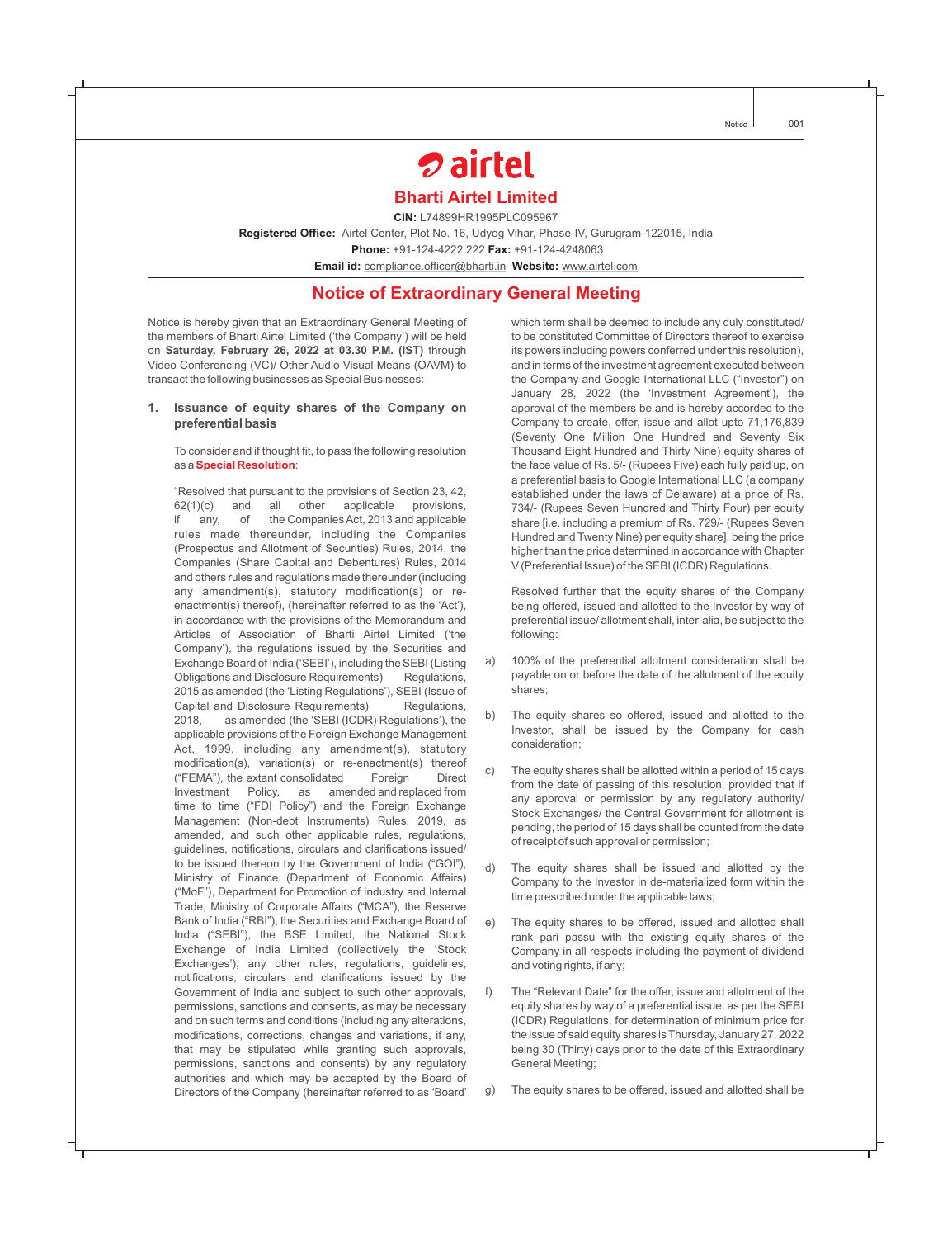subject to lock-in as provided under the applicable provisions of SEBI (ICDR) Regulations; and

h) The equity shares so offered, issued and allotted will be listed on BSE Limited and the National Stock Exchange of India Limited where the equity shares of the Company are listed, subject to the receipt of necessary permissions and approvals, as the case may be.

Resolved further that for the purpose of giving effect to this resolution, the Board be and is hereby authorised on behalf of the Company to do all such acts, deeds, matters and things as the Board may, in its absolute discretion, deem necessary or desirable for such purpose, including without limitation to vary, modify or alter any of the relevant terms and conditions, attached to the number of equity shares to be allotted to the Investor, effecting any modifications, changes, variations, alterations, additions and/or deletions to the preferential issue as may be required by any regulatory or other authorities or agencies involved in or concerned with the issue of the equity shares, making applications to the stock exchanges for obtaining inprinciple approvals, listing of shares, filing requisite documents with the MCA and other regulatory authorities, filing of requisite documents with the depositories, to resolve and settle any questions and difficulties that may arise in the preferential offer, issue and allotment of equity shares without being required to seek any further consent or approval of the members of the Company.

Resolved further that the Board be and is hereby authorised to delegate all or any of its powers conferred upon it by this resolution to any director(s), committee(s), executive(s), officer(s) or authorized signatory(ies) to give effect to this resolution including execution of any documents on behalf of the Company and to represent the Company before any governmental or regulatory authorities and to appoint any professional advisors, bankers, consultants, advocates and advisors to give effect to this resolution and further to take all others steps which may be incidental, consequential, relevant or ancillary in this regard."

#### **2. To approve entering into Material Related Party Transactions with Nxtra Data Limited, a subsidiary of the Company**

To consider and if thought fit, to pass the following resolution as an **Ordinary Resolution:**

"Resolved that pursuant to the provisions of Regulation 23(4) of the Securities and Exchange Board of India (Listing Obligations and Disclosure Requirements) Regulations, 2015, as amended till date, ("Listing Regulations"), the applicable provisions of the Companies Act, 2013 ("the Act") read with Rules made thereunder, other applicable laws/ statutory provisions, if any, (including any statutory modification(s) or amendment(s) or re-enactment(s) thereof, for the time being in force), the Company's Policy on Related Party Transactions, and subject to such approval(s), consent(s), permission(s) as may be necessary from time to time and basis the approval/ recommendation of the Audit Committee and the Board of Directors of the Company, the approval of the members of the Company be and is hereby accorded to the Company to enter/ continue to enter into Material Related Party Transaction(s)/ Contract(s)/ Arrangement(s)/ Agreement(s) with Nxtra Data Limited

("Nxtra"), a Subsidiary of the Company, and a 'Related Party' under Section 2(76) of the Act and Regulation 2(1)(zb) of the Listing Regulations, in the nature of **(a)** availing and rendering of service(s) including data centre services, maintenance and monitoring of cloud services and telecommunication and incidental services viz. Voice, Bandwidth, VAS and SMS etc, revenue collection services and other related services; **(b)** reimbursement of expenses including towards availing/ providing for sharing/ usage of each other's resources viz. employees, office space, infrastructure including IT assets, related owned/ third-party services, taxes and selling of common products; **(c)**  purchase/ sale/ exchange/ transfer/ lease of business asset(s) and/ or equipments to meet its business objectives / requirements; **(d)** providing loan(s)/ advance(s) objectives / requirements / exigencies; (e) selling or otherwise disposing of or leasing, or buying property(ies) to meet its business objectives/ requirements*;* and **(f)** transfer of any resources, services or obligations to meet its business objectives/ requirements ("Related Party Transactions") on such material terms and conditions as detailed in the explanatory statement to this resolution and as may be mutually agreed between Nxtra and the Company, for each of the financial years during FY 2022-23 to FY 2026-27 i.e. five financial years, such that the maximum value of the Related Party Transactions with Nxtra, in aggregate, does not exceed Rs. 3,000 crores per annum for each financial year, provided that the said contract(s)/ arrangement(s)/ transaction(s) shall be carried out at arm's length basis and in the ordinary course of business of the Company. guarantee(s) or security(ies) for loan taken by Nxtra or making of investment(s) therein to meet its business

Resolved further that the Board of Directors of the Company (hereinafter referred to as 'Board' which term shall be deemed to include the Audit Committee of the Company and any duly constituted/ to be constituted Committee of Directors thereof to exercise its powers including powers conferred under this resolution) be and is hereby authorised to do all such acts, deeds, matters and things as it may deem fit at its absolute discretion and to take all such steps as may be required in this connection including finalizing and executing necessary documents, contract(s), scheme(s), agreement(s) and such other documents as may be required, seeking all necessary approvals to give effect to this resolution, for and on behalf of the Company and settling all such issues, questions, difficulties or doubts whatsoever that may arise and to take all such decisions powers herein conferred to, without being required to seek further consent or approval of the members or otherwise to the end and intent that the members shall be deemed to have given their approval thereto expressly by the authority of this resolution.

Resolved further that the Board be and is hereby authorised to delegate all or any of the powers herein conferred to any director(s), committee(s), executive(s), officer(s) or representatives(s) of the Company or to any other person to do all such acts, deeds, matters and things as may be considered necessary or expedient and also to execute such documents, writings etc. as may be necessary to give effect to this resolution.

Resolved further that all actions taken by the Board in connection with any matter referred to or contemplated in this resolution, be and are hereby approved, ratified and confirmed in all respects."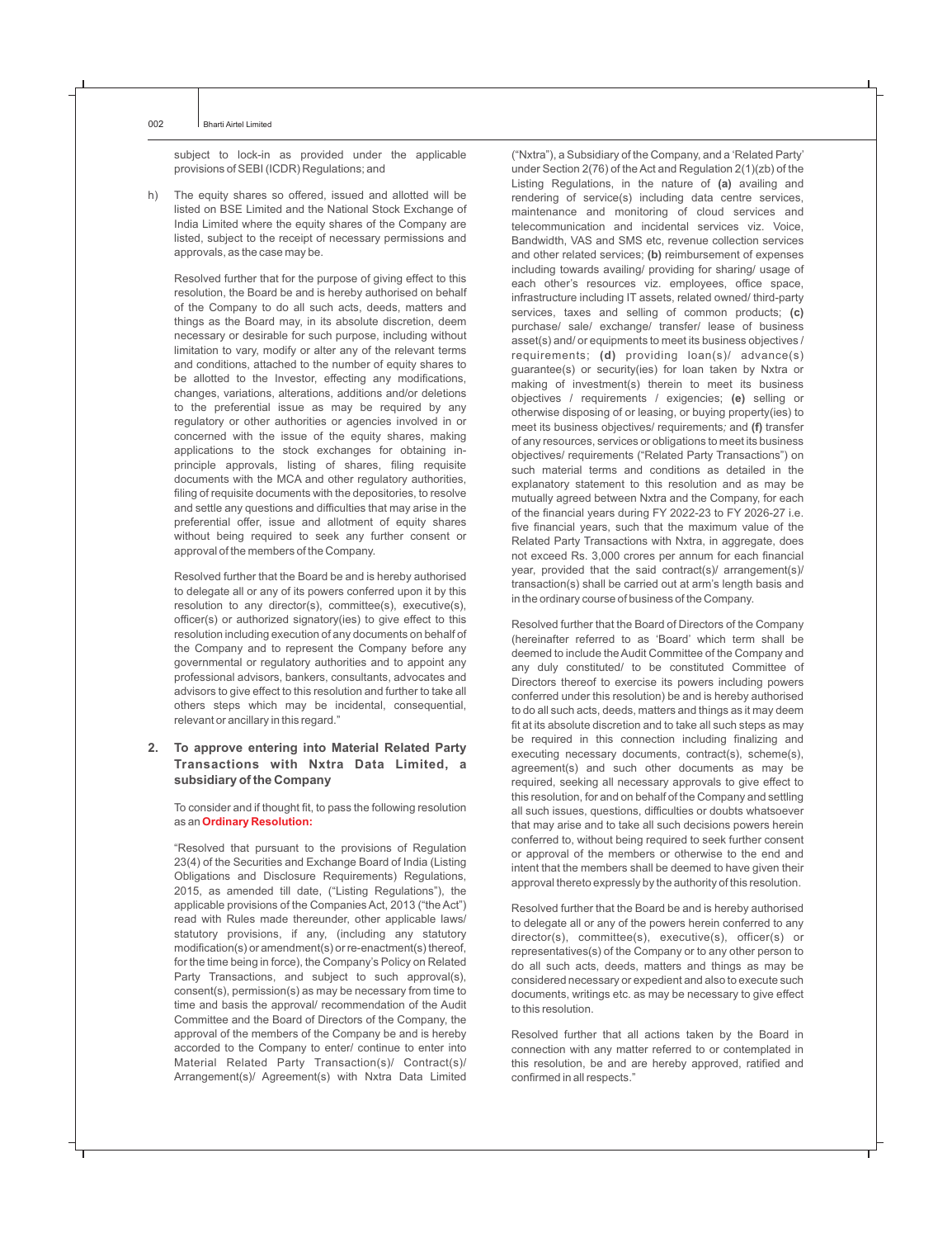#### **3. To approve entering into Material Related Party Transactions with Bharti Hexacom Limited, a subsidiary of the Company**

To consider and if thought fit, to pass the following resolution as an **Ordinary Resolution:**

"Resolved that pursuant to the provisions of Regulation 23(4) of the Securities and Exchange Board of India (Listing Obligations and Disclosure Requirements) Regulations, 2015, as amended till date, ("Listing Regulations"), the applicable provisions of the Companies Act, 2013 ("the Act") read with Rules made thereunder, other applicable laws/ statutory provisions, if any, (including any statutory modification(s) or amendment(s) or re-enactment(s) thereof, for the time being in force), the Company's Policy on Related Party Transactions, and subject to such approval(s), consent(s), permission(s) as may be necessary from time to time and basis the approval and recommendation of the Audit Committee and the Board of Directors of the Company, the approval of the members of the Company be and is hereby accorded to the Company to enter/continue to enter into Material Related Party Transaction(s)/ Contract(s)/ Arrangement(s)/ Agreement(s) with Bharti Hexacom Limited ("Hexacom"), a Subsidiary of the Company, and a 'Related Party' under Section 2(76) of the Act and Regulation 2(1)(zb) of the Listing Regulations, in the nature of **(a)** availing and rendering of service(s) including telecommunication services viz. Voice, Bandwidth, VAS and SMS etc and related services; **(b)** reimbursement of expenses including towards availing/ providing for sharing/ usage of each other's resources viz. employees, office space, infrastructure including IT assets, taxes and related owned/ third-party services; **(c)** purchase/ sale/ exchange/ transfer/ lease of business asset(s) and/ or equipments to meet its business objectives/ requirements; **(d)** selling or otherwise disposing of or leasing, or buying property(ies) to meet its business objectives/ requirements*;* and **(e)** transfer of any resources, services or obligations to meet its business objectives/ requirements ("Related Party Transactions") on such material terms and conditions as detailed in the explanatory statement to this Resolution and as may be mutually agreed between Hexacom and the Company, for each of the financial years during FY 2022-23 to FY 2026-27 i.e. five financial years, such that the maximum value of the Related Party Transactions with Hexacom, in aggregate, does not exceed Rs. 2,800 crores per annum for each financial year, provided that the said contract(s)/ arrangement(s)/ transaction(s) shall be carried out at arm's length basis and in the ordinary course of business of the Company.

Resolved further that the Board of Directors of the Company (hereinafter referred to as 'Board' which term shall be deemed to include the Audit Committee of the Company and any duly constituted/ to be constituted Committee of Directors thereof to exercise its powers including powers conferred under this resolution) be and is hereby authorised to do all such acts, deeds, matters and things as it may deem fit at its absolute discretion and to take all such steps as may be required in this connection including finalizing and executing necessary documents, contract(s), scheme(s), agreement(s) and such other documents as may be required, seeking all necessary approvals to give effect to this resolution, for and on behalf of the Company and settling all such issues, questions, difficulties or doubts whatsoever

that may arise and to take all such decisions powers herein conferred to, without being required to seek further consent or approval of the members or otherwise to the end and intent that the members shall be deemed to have given their approval thereto expressly by the authority of this resolution.

Resolved further that all actions taken by the Board in connection with any matter referred to or contemplated in this resolution, be and are hereby approved, ratified and confirmed in all respects."

#### **4. To approve entering into Material Related Party Transactions with Indus Towers Limited, a Joint Venture of the Company**

To consider and if thought fit, to pass the following resolution as an **Ordinary Resolution:**

"Resolved that pursuant to the provisions of Regulation 23(4) of the Securities and Exchange Board of India (Listing Obligations and Disclosure Requirements) Regulations, 2015, as amended till date, ("Listing Regulations"), the applicable provisions of the Companies Act, 2013 ("the Act") read with Rules made thereunder, other applicable laws/ statutory provisions, if any, (including any statutory modification(s) or amendment(s) or re-enactment(s) thereof, for the time being in force), the Company's Policy on Related Party Transactions, and subject to such approval(s), consent(s), permission(s) as may be necessary from time to time and basis the approval and recommendation of the Audit Committee and the Board of Directors of the Company, the approval of the members of the Company be and is hereby accorded to the Company to enter/continue to enter into Material Related Party Transaction(s)/ Contract(s)/ Arrangement(s)/ Agreement(s) with Indus Towers Limited ("Indus Towers"), a Joint Venture of the Company, and a 'Related Party'under Section 2(76) of the Act and Regulation 2(1)(zb) of the Listing Regulations, in the nature of **(a)** availing of service(s) including passive infrastructure services required for active services viz. IBS, WiFi etc. and/ or services, including but not limited to, of project management or of provisioning, establishing, installation, operation and maintenance thereof; **(b)** rendering of service(s) including telecommunication services viz. landline, mobile, leased line broadband facility, SIM charges and USB Dongles etc; **(c)** reimbursement of expenses including towards availing/ providing for sharing/ usage of each other's employees, infrastructure, related owned/ thirdparty services and payment of taxes; **(d)** purchase/ sale/ exchange/ transfer/ lease of business asset(s) and/ or equipment(s) including passive infrastructure assets to meet its business objectives/ requirements; **(e)** selling or otherwise disposing of or leasing, or buying property(ies) to meet its business objectives/ requirements; and **(f)** transfer of resources, services or obligations to meet its business objectives/ requirements ("Related Party Transactions") on such material terms and conditions as detailed in the explanatory statement to this Resolution and as may be mutually agreed between Indus Towers and the Company, w.e.f. March 01, 2022 and for subsequent financial years, such that the maximum value of the Related Party Transactions with Indus Towers, in aggregate, does not exceed Rs. 17,000 crores per annum for each of the FY 2021-22, FY 2022-23, FY 2023-24 and FY 2024-25 and Rs. 20,000 crores per annum for FY 2025-26, provided that the said contract(s)/ arrangement(s)/ transaction(s) shall be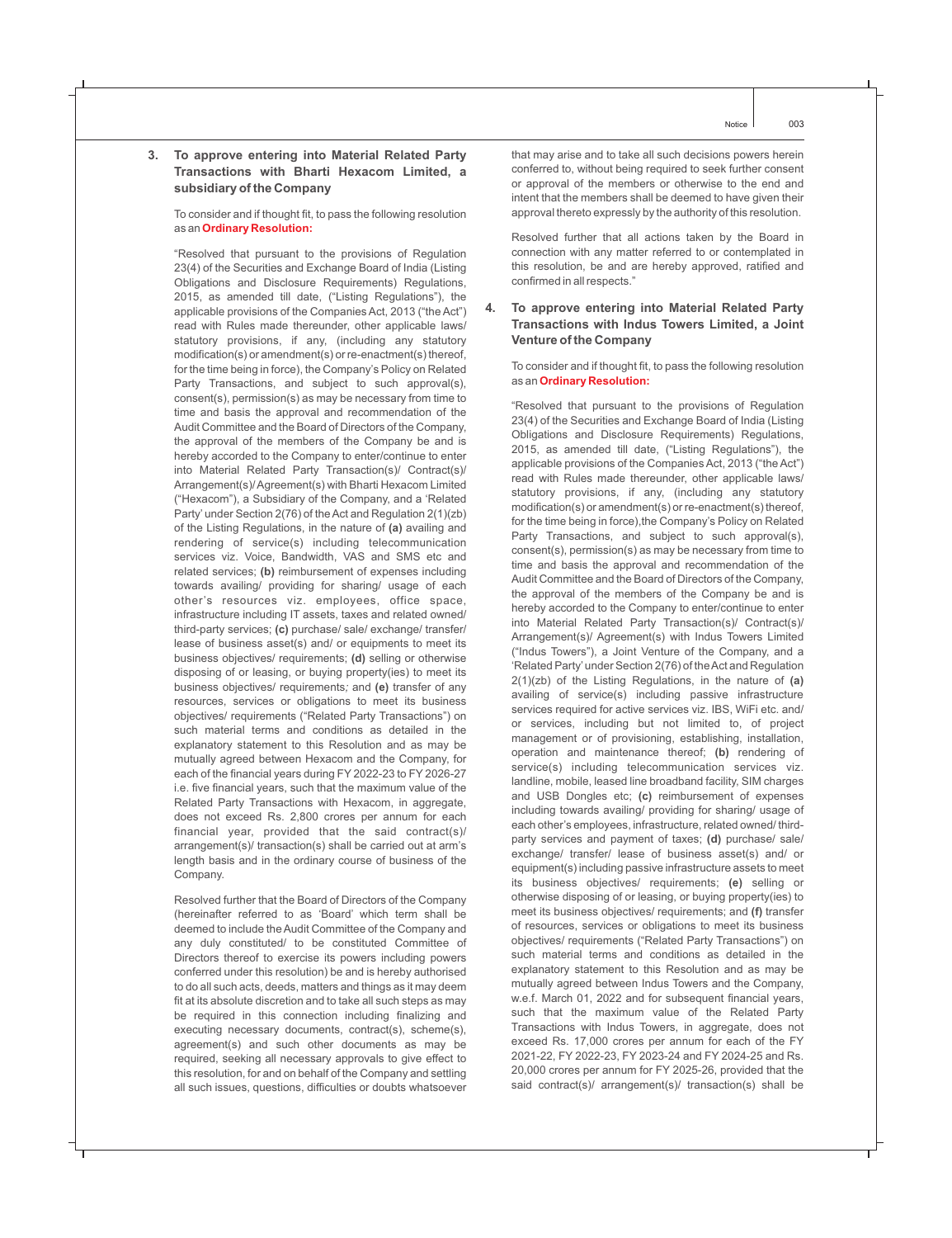carried out at arm's length basis and in the ordinary course of business of the Company.

Resolved further that the Board of Directors of the Company (hereinafter referred to as 'Board' which term shall be deemed to include the Audit Committee of the Company and any duly constituted/ to be constituted Committee of Directors thereof to exercise its powers including powers conferred under this resolution) be and is hereby authorised to do all such acts, deeds, matters and things as it may deem fit at its absolute discretion and to take all such steps as may be required in this connection including finalizing and executing necessary documents, contract(s), scheme(s), agreement(s) and such other documents as may be required, seeking all necessary approvals to give effect to this resolution, for and on behalf of the Company and settling all such issues, questions, difficulties or doubts whatsoever that may arise and to take all such decisions powers herein

#### **Registered Office:**

Airtel Center, Plot No. 16, Udyog Vihar, Phase-IV, Gurugram, India

**Date:** January 28, 2022 **Place:** New Delhi

conferred to, without being required to seek further consent or approval of the members or otherwise to the end and intent that the members shall be deemed to have given their approval thereto expressly by the authority of this resolution.

Resolved further that the Board be and is hereby authorised to delegate all or any of the powers herein conferred to any director(s), committee(s), executive(s), officer(s) or representatives(s) of the Company or to any other person to do all such acts, deeds, matters and things as may be considered necessary or expedient and also to execute such documents, writings etc. as may be necessary to give effect to this resolution.

Resolved further that all actions taken by the Board in connection with any matter referred to or contemplated in this resolution, be and are hereby approved, ratified and confirmed in all respects."

> By order of the Board **For Bharti Airtel Limited**

#### **Pankaj Tewari**

**Company Secretary** Membership No. A15106 Address: Bharti Airtel Limited Bharti Crescent, 1, Nelson Mandela Road, Vasant Kunj, Phase II, New Delhi – 110070, India

#### **Notes:**

- **1. In view of the continuing Covid-19 pandemic, the Ministry of Corporate Affairs ('MCA') vide its General Circular No. 14/ 2020 dated April 8, 2020, Circular No. 17/ 2020 dated April 13, 2020, Circular No. 20/2020 dated May 5, 2020, Circular No. 02/2021 dated January 13, 2021, Circular No. 10/2021 dated June 23, 2021 and Circular No. 20/2021 dated December 08, 2021 (collectively referred to as 'MCACirculars') has permitted the holding of the EGM through Video Conferencing ('VC') / Other Audio Visual means ('OAVM'), without the physical presence of the members at a common venue. In compliance with the provisions of the Companies Act, 2013 ('Act'), SEBI (Listing Obligations and Disclosure Requirements) Regulations, 2015 ('Listing Regulations') and MCA Circulars, the EGM of the Company is being held through VC/ OAVM. The deemed venue for the EGM shall be the Registered Office of the Company.**
- 2. An explanatory statement pursuant to the provisions of Section 102(1) of the Companies Act, 2013, read with the relevant Rules made thereunder (the 'Act'), setting out the material facts and reasons, in respect of Item nos. 1 to 4 of this Notice of EGM ('Notice'), is annexed herewith. The Board of Directors of the Company considered that the special businesses under Item nos. 1 to 4, being unavoidable, shall be transacted at the EGM of the Company.
- 3. The Company has appointed KFin Technologies Private Limited (Kfintech) to provide the VC facility for conducting the EGM and for voting through remote e-voting or through e-voting at the EGM. The procedure for participating in the meeting through VC/ OAVM is explained in this notes and is also available on the website of the Company at www.airtel.com.
- 4. Since the EGM is being held through VC, physical attendance of the Members has been dispensed with. Accordingly, the facility for appointment of proxies by Members is not available, as provided in the MCA Circulars and hence the Proxy Form and Attendance Slip are not annexed to this Notice. The attachment of the route map for the EGM venue is also dispensed with.
- 5. Pursuant to the provisions of Sections 112 and 113 of the Act, representatives of the Corporate Members may be appointed for the purpose of voting through remote e-voting or for participation and voting at the EGM through e-voting facility.

Body corporates are entitled to appoint authorized representative(s) to attend the EGM through VC and to cast their votes through remote e-voting/ e-voting at the EGM. In this regard, the body corporates are required to send a latest certified copy of the Board Resolution/ Authorization Letter/ Power of Attorney authorising their representative(s) to attend the meeting and vote on their behalf through e-voting. The said resolution/ letter/ power of attorney shall be sent by the body corporate through its registered email address to the Scrutinizer by email through its registered email address to contact@cssanjaygrover.in with a copy marked to einward.ris@kfintech.com (Kfintech's email address).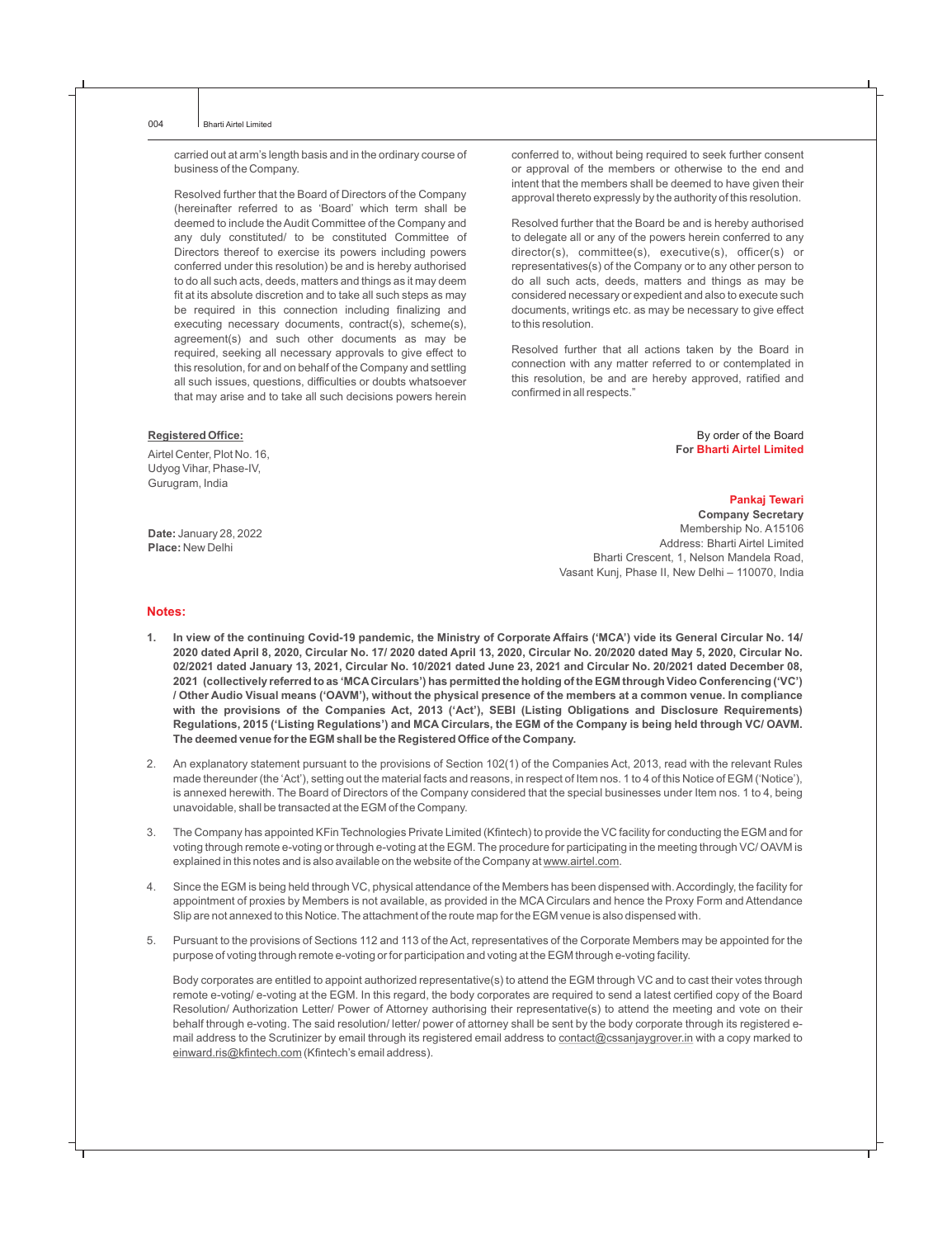### **ELECTRONIC DESPATCH OF NOTICE OF EGM AND PROCESS FOR REGISTRATION OF EMAIL ADDRESS FOR OBTAINING COPYOF NOTICE OF EGM**

- 6. In accordance with the MCACirculars:
	- a) Notice is being sent to the Members, trustees of debenture holders and to all other persons so entitled in electronic mode only, whose email addresses has been registered with the Company/ Depository Participants ('DPs')/ Depository/ Kfintech. Members are requested to verify/ update their details such as email address, mobile number etc. with their DPs, in case the shares are held in electronic form and with Kfintech, in case the shares are held in physical form.
	- b) Those Members who have not yet registered their email addresses, are requested to get their email addresses and mobile numbers registered with Kfintech, by following the guidelines mentioned below:

#### **Guidelines to register email address:**

- a) Visit the link https://ris.kfintech.com/clientservices/mobilereg/mobileemailreg.aspx.
- b) Select the company name i.e. Bharti Airtel Limited.
- c) Enter DPID-CLIENT ID (in case shares are held in electronic form)/ Physical Folio No. (in case shares are held in physical form) and PAN.
- d) If PAN details are not available in the system, the system will prompt to upload a self-attested copy of the PAN card for updating the records.
- e) In case shares are held in physical form, if PAN is not available in the records, please enter any one of the Share Certificate No. in respect of the shares held by you.
- f) Enter the email address and mobile number.
- g) System will check the authenticity of DPID-CLID/ Physical Folio No. and PAN/ Share certificate No., as the case may be, and send the OTPs at the registered Mobile number as well as email address for validation.
- h) Enter the OTPs received by SMS and email to complete the validation process. Please note that the OTPs will be valid for 5 minutes only.
- i) The Company, through Kfintech, will send the Notice and the remote e-voting instructions along with the User ID and Password to the email address given by you.
- j) Members holding shares in physical form who have not registered their e-mail addresses with the Company are requested to register the same by following the procedure specified in the Notice, i.e. either by registering through the link: https://ris.kfintech.com/clientservices/mobilereg/mobileemailreg.aspx or by writing to Kfintech at einward.riskfintech.com along with the scanned copy of signed request letter mentioning their name and address; scanned copy of the share certificate (front and back); self-attested scanned copy of PAN card; and self-attested scanned copy of any document (viz. Aadhar card, Driving License, Passport) in support of their address.
- k) Kindly note that in case the shares are held in electronic form, the above facility is only for temporary registration of email address for receipt of the Notice and the remote e-voting instructions along with the User ID and Password. Such members will have to register their email address with their DPs permanently, so that all communications are received by them in electronic form.
- I) In case of queries, members are requested to write to einward.ris@kfintech.com or call at the toll free number 1800-309-4001.
- 7. The Notice is being sent to those members/ beneficial owners whose name will appear in the register of members/ list of beneficiaries received from the depositories as on Friday, January 28, 2022.
- 8. The Notice will be available on the website of the Company (www.airtel.com), on the website of Kfintech at https://evoting.kfintech.com and on the website of National Stock Exchange of India Limited (www.nseindia.com) and BSE Limited (www.bseindia.com), in compliance with the MCACirculars.

#### **PROCEDURE FOR JOINING THE EGM THROUGH VC/ OAVM**

- 9. The Company is providing VC/ OAVM facility to its members for joining/participating at the EGM. Members may join the Meeting through Desktops, Laptops, Smartphones, Tablets and iPads. Further, Members are requested to use Internet with a good speed to avoid any disturbance during the Meeting. Please note that participants connecting from Mobile Devices or Tablets or through Laptops connecting via mobile hotspot may experience Audio/Video loss due to fluctuation in their respective network. It is therefore recommended to use stable Wi-Fi or LAN connection to mitigate any glitches.
- 10. Members are requested to follow the procedure given below to attend the EGM through VC/ OAVM or view the live webcast:
	- (i) Launch internet browser (latest version of Chrome/ Firefox/ Safari/ Internet Explorer 11 or MS Edge) by typing the URL: https://emeetings.kfintech.com.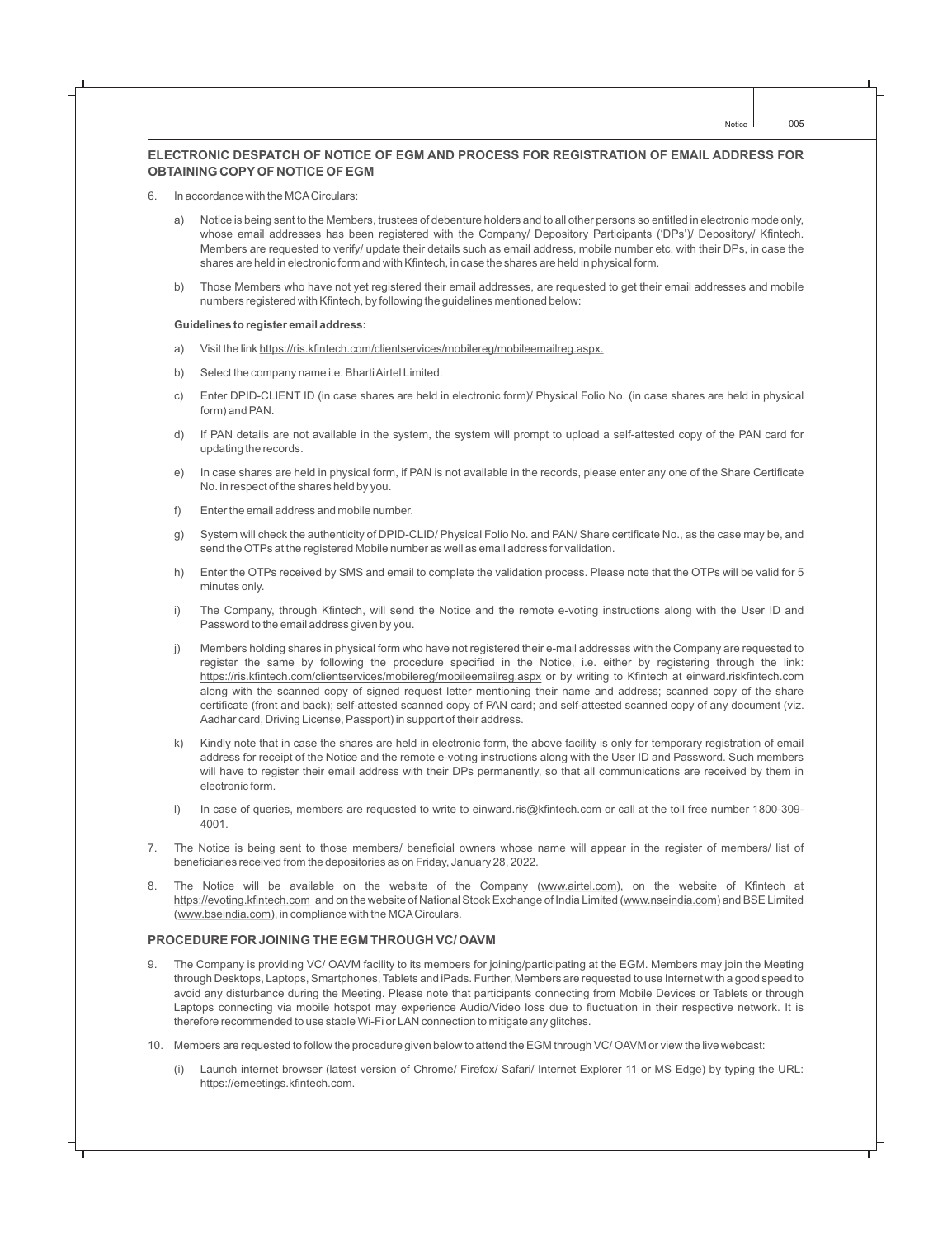- (ii) Enter the login credentials (i.e., User ID and password for e-voting).
- (iii) After logging in, click on "Video Conference" option.
- (iv) Then click on camera icon appearing against EGM event of Bharti Airtel Limited to attend the EGM. Please do the echo test once you enter into the EGM room.
- 11. Members who do not have the User ID and Password for e-voting or have forgotten the User ID and Password may retrieve the same by following the remote e-voting instructions.
- 12. The facility for joining the EGM shall open 15 minutes before the time scheduled for EGM and will continue till the conclusion of the EGM.
- 13. To ensure smooth transmission and co-ordination during the Q&A Session, the Company is providing the facility of Speaker Registration. Members who would like to express their views or ask questions during the EGM may register themselves by logging on to https://emeetings.kfintech.com and clicking on the 'Speaker Registration' option available on the screen after log in. The facility of 'Speaker Registration' will open from Tuesday, February 22, 2022 and will end on Wednesday, February 23, 2022. Only those members who are registered will be allowed to express their views or ask questions at the EGM.
- 14. Members can submit their questions in advance with regard to the proposals to be placed at the EGM by sending an e-mail to the Company at compliance.officer@bharti.in and marking a copy to evoting@Kfintech.com mentioning their name, DP ID-Client ID/ Folio number on or before Wednesday, February 23, 2022 or they can post their questions from 9:00 A.M. (IST) from Tuesday, February 22, 2022 to 6:00 P.M. (IST) on Wednesday, February 23, 2022 by logging on to https:// emeetings.kfintech.com/. They can also upload their video by registering themselves as speaker by accessing the facility provided at https://emeetings.kfintech.com->speaker registration. The maximum time limit of the video should be three minutes. At the EGM, such questions will be replied by the Company suitably. The Company reserves the right to restrict the number of questions and number of speakers, depending upon the availability of time, for smooth conduct of the EGM.
- 15. In case of any query relating to the procedure for attending EGM through VC/ OAVM or for any technical assistance, Members may call on toll free no.: 1800-309-4001 or send an e-mail at einward.ris@kfintech.com.
- 16. Members attending the EGM through VC/ OAVM shall be counted for the purpose of reckoning the quorum under Section 103 of the Act.
- 17. The recorded transcript of this meeting, shall as soon as possible, be made available on the website of the Company.
- 18. Large shareholders (Shareholder holding 2% or more shareholding), Promoters, Institutional Investors, Directors, Key Managerial Personnel Chairperson of Audit Committee, Nomination and Remuneration Committee and Stakeholders Relationship Committee and Auditors are encouraged to attend the EGM.
- 19. Institutional shareholders are encouraged to attend and vote at the EGM.

#### **PROCEDURE FOR REMOTE E-VOTING AND E-VOTING DURING THE EGM**

- 20. In compliance with the provisions of Section 108 and other applicable provisions of the Act read with the Rules made thereunder, MCA Circulars and Regulations 44 of Listing Regulations, the Company is pleased to provide the facility of remote e-voting to its Members in respect of the businesses to be transacted at the EGM.
- 21. The Members attending the EGM who have not cast their vote by remote e-voting shall be entitled to vote at EGM through e-voting system. Facility to cast vote at the EGM will be made available on the Video Conferencing screen and will remain active throughout the Meeting.
- 22. The members can opt for only one mode of voting i.e. remote e-voting or e-voting at the EGM. In case of voting by both the modes, vote cast through remote e-voting will be considered final and e-voting at EGM will not be considered. The members who have cast their vote by remote e-voting may also attend the EGM.
- 23. In case of joint holders attending the meeting, only such joint holder who is higher in the order of names will be entitled to vote.
- 24. The remote e-voting facility will be available during the following period:

#### **Commencement of remote e-voting:**

From 9.00 A.M. (IST) on Tuesday, February 22, 2022

#### **End of remote e-voting:**

Upto 5.00 P.M. (IST) on Friday, February 25, 2022

- 25. The remote e-voting will not be allowed beyond the aforesaid date and time and the e-voting module shall be disabled by Kfintech upon expiry of aforesaid period.
- 26. The voting rights of Members for remote e-voting and for e-voting at EGM shall be in proportion to the paid up value of their shares in the equity share capital of the Company as at close of business hours on **February 19, 2022.** ('cut-off date').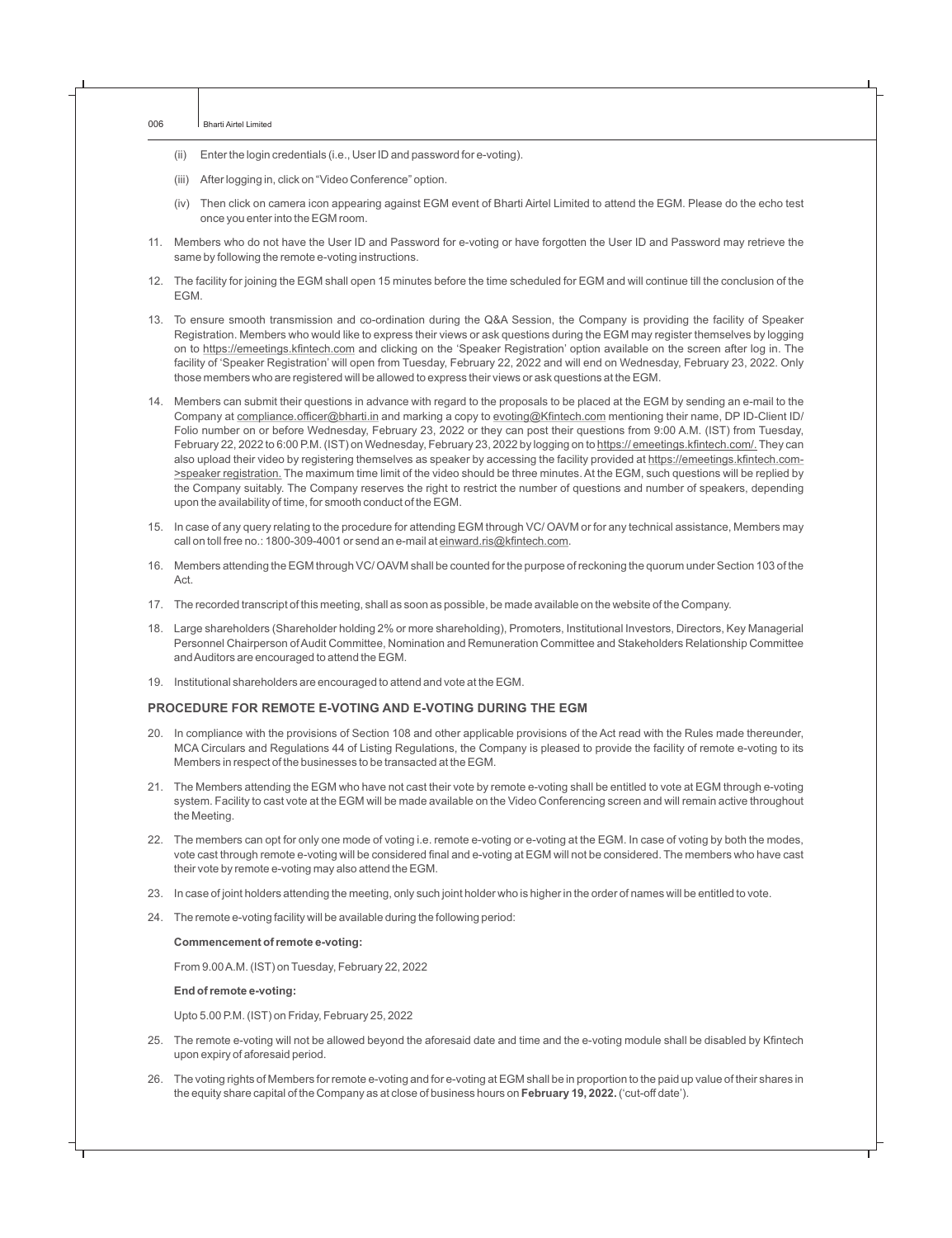- 27. Aperson whose name is recorded in the register of members or in the register of beneficial owners maintained by the depositories as on the cut-off date only shall be entitled to avail the facility of remote e-voting/ e-voting at EGM. The person who is not a member/ beneficial owner as on the cut-off date should treat this Notice for information purpose only.
- 28. Any person who becomes member of the Company after dispatch of the Notice and holds shares as on the cut-off date may obtain the User ID and password in the manner as mentioned below:
	- a) If the mobile number of the Member is registered against Folio No./ DPID Client ID, the Member may send SMS: MYEPWD E-Voting Event Number + Folio no. or DPID Client ID to +91-9212993399. Example for NSDL: MYEPWDIN12345612345678, Example for CDSL: MYEPWD1402345612345678, Example for Physical: MYEPWD XXXX1234567890.
	- b) If e-mail address or mobile number of the Member is registered against Folio No./ DPID Client ID, then on the home page of https://evoting.kfintech.com, the Member may click "Forgot Password" and enter Folio No. or DPID Client ID and PAN to generate a password.
	- c) Member may Call Kfintech's Toll free number 1-800-3094-001.
	- d) Member may send an e-mail request to evoting@kfintech.com.
- 29. In case of Individual Shareholders holding securities in demat mode and who acquires shares of the Company and become a member of the Company after sending of the Notice and holding shares as of the cut-off date may follow steps mentioned below under "Login method for remote e-Voting and joining virtual meeting for Individual shareholders holding securities in demat mode".
- 30. The members who will be present in attending the EGM through VC/ OAVM and have not already cast their vote(s) through remote e-voting and are otherwise not barred from doing so, shall be eligible to vote through e-voting system during the EGM.

#### **INFORMATION AND INSTRUCTIONS FOR REMOTE E-VOTING**

31. The details of the process and manner for remote e-voting are explained herein below:

**Step 1:**Access to Depositories e-voting system in case of individual shareholders holding shares in demat mode.

**Step 2:** Access to Kfintech's e-voting system in case of shareholders holding shares in physical and non-individual shareholders in demat mode.

**Step 3:**Access to join virtual meetings EGM of the Company on Kfintech system to participate and vote at the EGM.

#### **A. Login method for remote e-voting by Individual Shareholders holding shares of the Company in demat mode:**

Pursuant to SEBI circular no. SEBI/HO/CFD/CMD/CIR/P/2020/242 dated December 9, 2020 on 'e-Voting facility provided by Listed Entities' e-voting process has been enabled for all the individual demat account holders, by way of single login credential, through their demat accounts/ websites of Depositories/ Depository Participants (DPs) in order to increase the efficiency of the voting process. Individual demat account holders would be able to cast their vote without having to register again with the e-voting Service Provider (ESP) thereby not only facilitating seamless authentication but also ease and convenience of participating in evoting process. Shareholders are advised to update their mobile number and e-mail ID with their DPs to access e-voting facility .

| <b>Type of Shareholders</b>                                                     | Login method                                                                                                                                                                                                                                                                                                                                                                                                                                                                                                                                                                                                                                                                                            |  |  |
|---------------------------------------------------------------------------------|---------------------------------------------------------------------------------------------------------------------------------------------------------------------------------------------------------------------------------------------------------------------------------------------------------------------------------------------------------------------------------------------------------------------------------------------------------------------------------------------------------------------------------------------------------------------------------------------------------------------------------------------------------------------------------------------------------|--|--|
| Individual Shareholders holding<br>securities in demat mode with<br><b>NSDL</b> | A. User already registered for NSDL IDeAS facility:<br>1. Type in the browser/ click on the following URL: https://eservices.nsdl.com.<br>2. Click on the "Beneficial Owner" icon under 'IDeAS' section.<br>On the new page, enter User ID and Password. Post successful authentication, click<br>3.<br>on "Access to e-Voting".<br>4. Click on company name or e-Voting service provider and you will be re-directed to e-<br>Voting service provider website for casting the vote during the remote e-voting period.                                                                                                                                                                                  |  |  |
|                                                                                 | B. User not registered for IDeAS e-Services:<br>1. To register, type in browser/ click on link: https://eservices.nsdl.com.<br>2. Select "Register Online for IDeAS".<br>3. Proceed with completing the required fields.<br>4. After registration, please follow steps given above to cast your vote.                                                                                                                                                                                                                                                                                                                                                                                                   |  |  |
|                                                                                 | C. By visiting the e-voting website of NSDL:<br>1. Type in the browser/ click on the following URL: https://www.evoting.nsdl.com/<br>2. Click on the icon "Login" which is available under 'Shareholder/Member' section.<br>3. On the login page, enter User ID (i.e. 16-digit demat account number held with NSDL),<br>Password/ OTP and a Verification Code as shown on the screen.<br>4. Post successful authentication, you will be redirected to NSDL Depository site wherein<br>you can see e-Voting page.<br>Click on company name or e-Voting service provider name and you will be redirected to e-Voting<br>service provider website for casting your vote during the remote e-voting period. |  |  |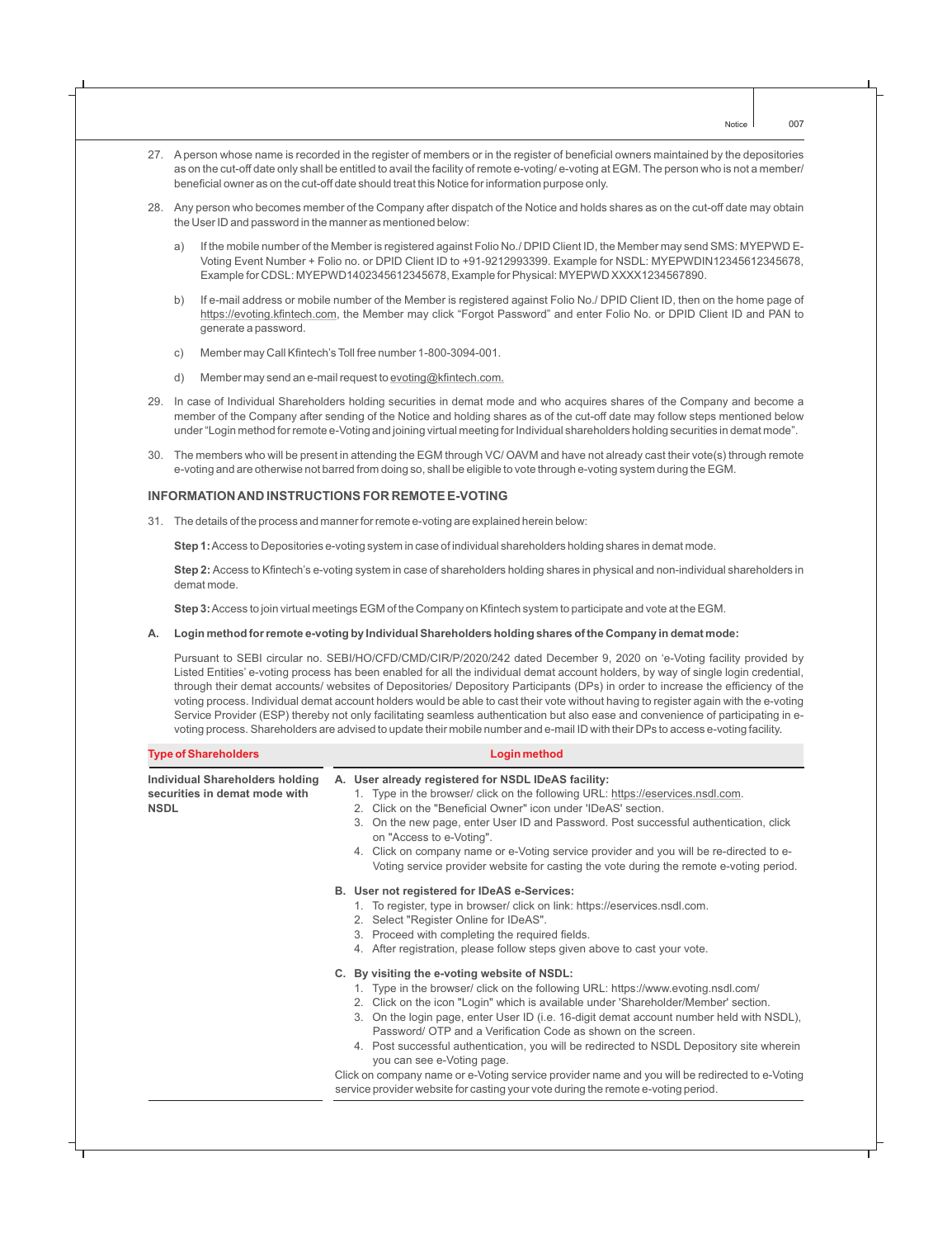| Individual Shareholders holding<br>securities in demat mode with<br><b>CDSL</b>                       |    | A. Existing user who have opted for Easi/ Easiest:<br>1. Type in the browser/ click on the following URL:<br>https://web.cdslindia.com/myeasi/home/login or URL: www.cdslindia.com.<br>Click on New System Myeasi.<br>2.<br>Login with user id and password.<br>3.<br>Option will be made available to reach e-Voting page without any further authentication.<br>4.<br>Click on e-Voting service provider name to cast your vote.<br>5.                                                                                                      |
|-------------------------------------------------------------------------------------------------------|----|-----------------------------------------------------------------------------------------------------------------------------------------------------------------------------------------------------------------------------------------------------------------------------------------------------------------------------------------------------------------------------------------------------------------------------------------------------------------------------------------------------------------------------------------------|
|                                                                                                       |    | B. User not registered for Easi/Easiest:<br>1. To register, type in browser/ click on link:<br>https://web.cdslindia.com/myeasi/Registration/EasiRegistration<br>2. Proceed with completing the required fields.<br>3. After registration, please follow steps given above to cast your vote.                                                                                                                                                                                                                                                 |
|                                                                                                       |    | C. By visiting the e-Voting website of CDSL:<br>1. Type in the browser/click on the following URL: www.cdslindia.com.<br>2. Provide demat Account Number and PAN.<br>3. System will authenticate user by sending OTP on registered Mobile & Email address as<br>recorded in the demat Account.<br>4. After successful authentication, user will be provided links for the respective e-Voting<br>service provider where the e-Voting is in progress.                                                                                          |
| Individual Shareholders login<br>through their demat<br>accounts/Website<br>of Depository Participant | 3. | 1. You can also login using the login credentials of your demat account through your Depository<br>Participant registered with NSDL/ CDSL for e-Voting facility.<br>2. Once logged in, you will be able to see e-Voting option. Click on e-Voting option and you will<br>be redirected to NSDL/ CDSL Depository site after successful authentication.<br>Click on company name or e-Voting service provider name and you will be redirected to e-<br>Voting service provider website for casting your vote during the remote e-voting period. |

**Important note:** Members who are unable to retrieve User ID/ Password are advised to use 'Forget User ID' and 'Forget Password' option available at respective websites.

**Helpdesk for Individual Shareholders holding securities in demat mode for any technical issues related to login through Depository i.e. NSDLand CDSL:**

| <b>Login Type</b>                | <b>Helpdesk details</b>                                                                                                                  |  |
|----------------------------------|------------------------------------------------------------------------------------------------------------------------------------------|--|
| <b>Securities held with NSDL</b> | Please contact NSDL helpdesk by sending a request at evoting $@nsdl.co.in$ or call at toll free<br>no.: 1800 1020 990 and 1800 22 44 30. |  |
| <b>Securities held with CDSL</b> | Please contact CDSL helpdesk by sending a request at helpdesk evoting@cdslindia.com or<br>contact at 022-23058738 or 022-23058542/43.    |  |

**B. Details of Step 2 - Login method for remote e-voting by shareholders other than Individual shareholders holding securities in demat mode and shareholders holding securities in physical mode:**

- a) Members whose email addresses are registered with the Company/ Depository Participants (s), will receive an email from Kfintech which will include details of E-Voting Event Number (EVEN), USER ID and password. They will have to follow the following process:
	- (i) Launch internet browser by typing the URL: https://evoting.kfintech.com.
	- (ii) Enter the login credentials (i.e. User ID and password as mentioned in email):
		- In case of physical folio, User ID will be EVEN (E-Voting Event Number) followed by folio number.
		- In case of Demat account, User ID will be your DPID followed by Client ID.
		- However, if you are already registered with KFintech for E-voting, you can use your existing User ID and password for casting your vote.
	- (iii) After entering these details appropriately, click on "LOGIN".
	- (iv) You will now reach password change menu wherein you are required to mandatorily change your password. The new password shall comprise of minimum 8 characters with at least one upper case (A- Z), one lower case (a-z), one numeric value (0-9) and a special character  $(Q, \#, \$)$ , etc.). The system will prompt you to change your password and update your contact details like mobile number, email address etc. on first login. You may also enter a secret question and answer of your choice to retrieve your password in case you forget it. It is strongly recommended that you do not share your password with any other person and that you take utmost care to keep your password confidential.
	- (v) You need to login again with the new credentials.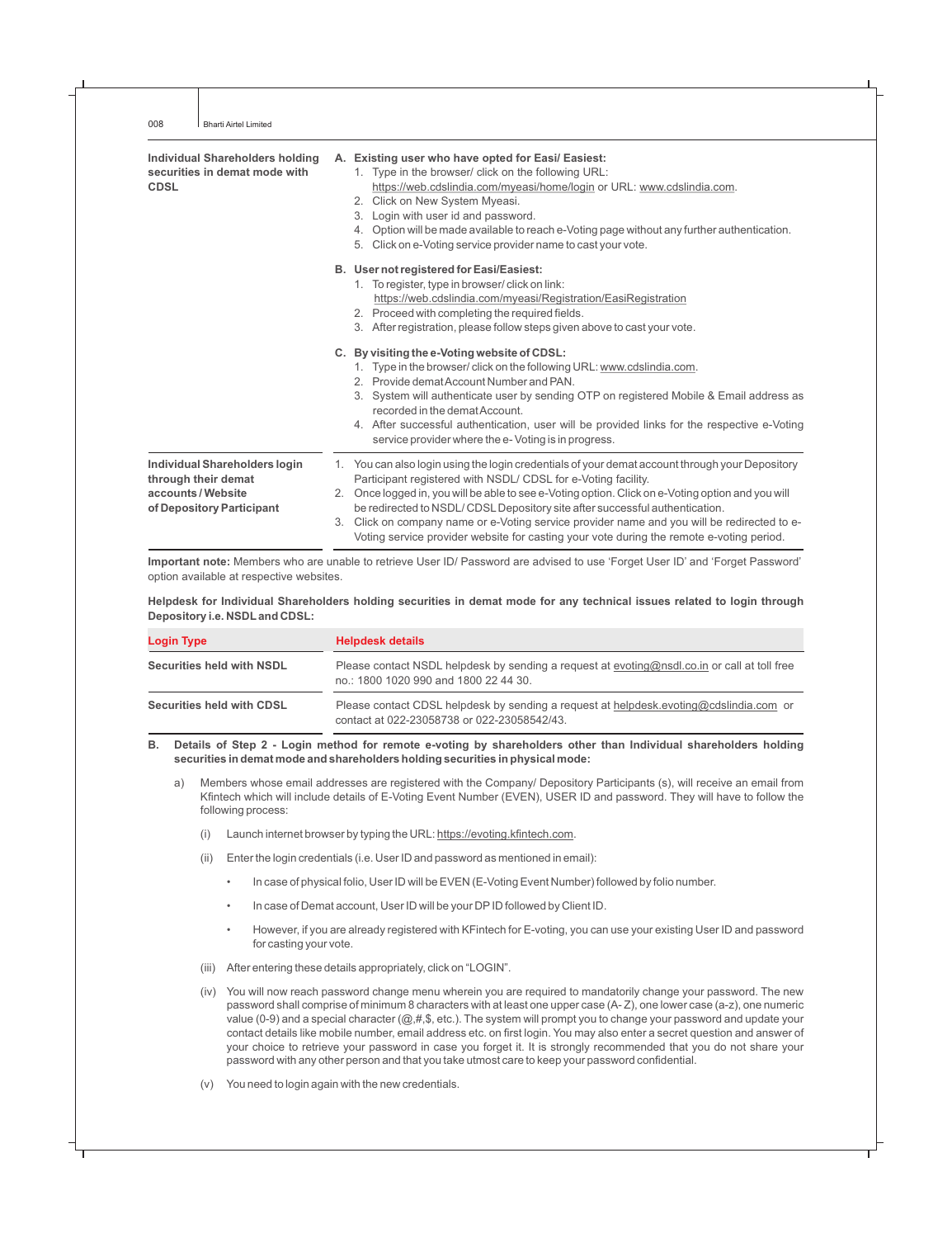- (vi) On successful login, the system will prompt you to select the EVEN i.e. "BHARTI AIRTEL LIMITED". **MEMBERS MAY SELECT THE RESPECTIVE EVEN(S) AND VOTE DEPENDING UPON THEIR SHAREHOLDING: FULLY PAID-UP OR PARTLY PAID-UP OR BOTH.**
- (vii) On the voting page, enter the number of shares (which represents the number of votes) as on the cut-off date i.e. February 19, 2022 under "FOR/ AGAINST" or alternatively, you may partially enter any number in "FOR" and partially "AGAINST" but the total number in "FOR/ AGAINST" taken together shall not exceed your total shareholding as mentioned herein above. You may also choose the option ABSTAIN. If the member does not indicate either "FOR" or "AGAINST" it will be treated as "ABSTAIN" and the shares held will not be counted under either head.
- (viii) Members holding multiple folios/ demat accounts shall follow the voting process separately for each folio/ demat accounts.
- (ix) Voting has to be done for each item of the notice separately. In case you do not desire to cast your vote on any specific item, it will be treated as abstained.
- (x) You may then cast your vote by selecting an appropriate option and click on "Submit".
- (xi) A confirmation box will be displayed. Click "OK" to confirm else "CANCEL" to modify. Once you have voted on the resolution(s), you will not be allowed to modify your vote. During the voting period i.e. Tuesday, February 22, 2022 to Friday, February 25, 2022, members can login any number of times till they have voted on the resolution(s).
- (xii) Corporate/ Institutional members (i.e. other than Individuals, HUF, NRI etc.) are also required to send scanned certified true copy (PDF Format) of the Board Resolution/ Authority Letter etc., together with attested specimen signature(s) of the duly authorised representative(s), to the Scrutinizer by email at contact@sanjaygrover.in with a copy marked to evoting@kfintech.com. The scanned image of the above mentioned documents should be in the naming format "Bharti Airtel Limited Event No."
- b) In case of members who have not registered their email address with the Company/ Depository Participant(s):

Members who have not yet registered their email address are requested to get their email addresses registered by following the procedure given below:

#### • **Members holding shares in physical form**

Members holding shares in physical form, who have not registered their e-mail addresses, are requested to register the same by following the procedure specified in the Notice i.e. either by registering through the link: https://ris.kfintech.com/clientservices/mobilereg/mobileemailreg.aspx or by writing to the RTAwith details of folio number and attaching a self-attested copy of PAN card at einward.ris@Kfintech.com.

• **Members holding shares in electronic mode**

Members are required to register their e-mail address with their respective Depositary Participant ('DPs') for receiving all communications from the Company electronically. After due verification, Kfintech will forward your login credentials to your registered email address. Members can also temporarily update their email address and mobile number with KFintech, by complying with the procedure given in para 6 above.

#### **Guidelines to register email address:**

- (i) Visit the link https://ris.kfintech.com/clientservices/mobilereg/mobileemailreg.aspx.
- (ii) Select the Company name: Bharti Airtel Limited.
- (iii) Enter DPID Client ID (in case shares are held in electronic form)/ Physical Folio No. (in case shares are held in physical form) and Permanent Account Number (PAN).
- (iv) In case shares are held in physical form, if PAN is not available in the records, please enter any one of the Share Certificate No. in respect of the shares held by you.
- (v) Enter the email address and mobile number.
- (vi) System will check the authenticity of the DPID Client ID/ Physical Folio No. and PAN/Certificate No., as the case may be and send the OTPs to the said mobile number and email address, for validation.
- (vii) Enter the OTPs received by SMS and Email to complete the validation process. (Please note that the OTPs will be valid for 5 minutes only).
- (viii) In case the shares are held in physical form and PAN is not available, the system will prompt you to upload the selfattested copy of your PAN.
- (ix) System will confirm the email address for the limited purpose of serving the Notice of the EGM and the remote e-voting instructions along with the User ID and Password.

Alternatively, members may send an email request to einward.ris@kfintech.com along with the scanned copy of their request letter duly signed by the first shareholder, providing the email address, mobile number, self- attested copy of PAN or copy of the share certificate in case shares are held in physical form, to enable Kfintech to temporarily register their email address and mobile number so as to enable the Company to issue the Notice and the e-voting instructions along with the User ID and Password, through electronic mode.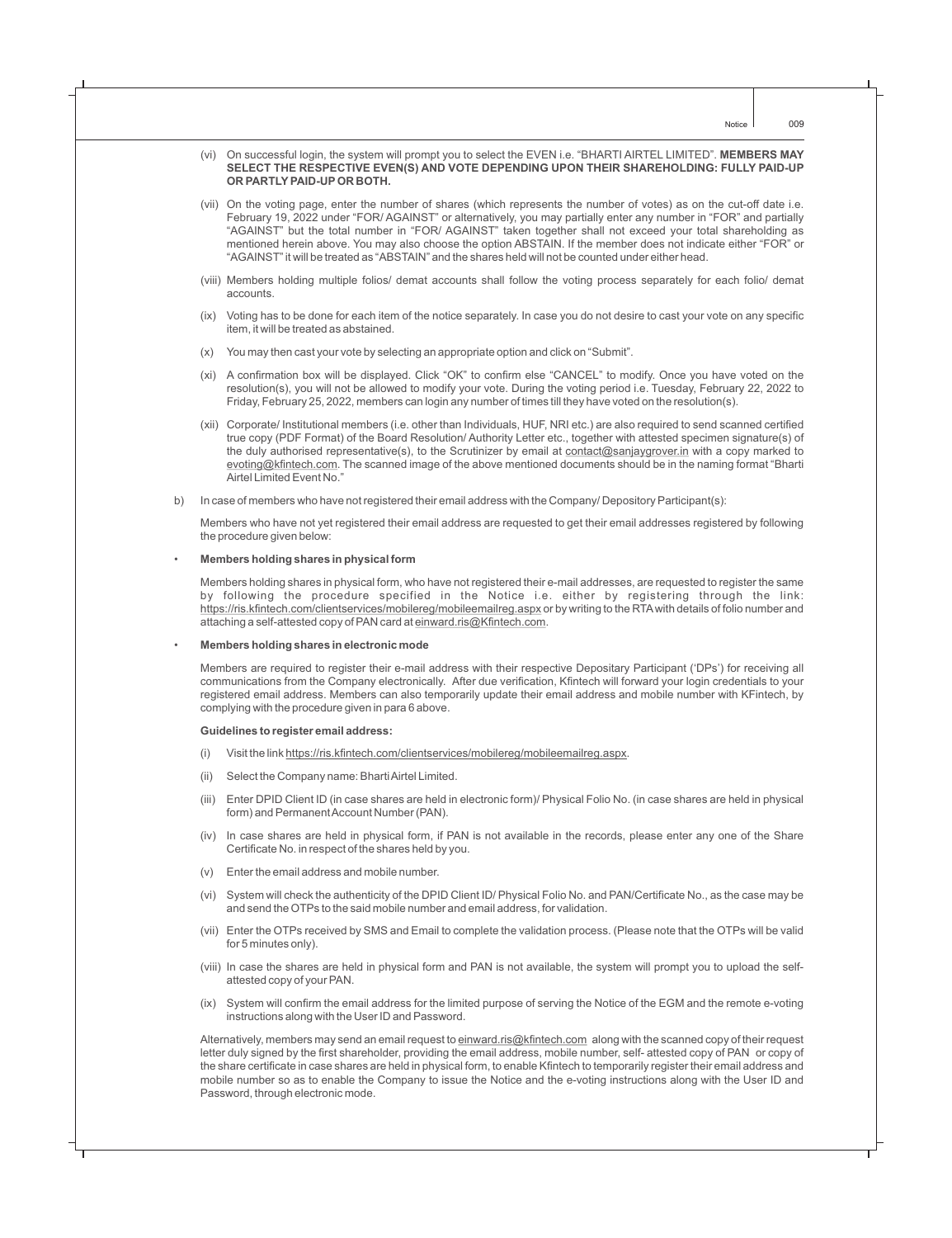Kindly note that in case the shares are held in demat form, the above facility is only for temporary registration of email address for receipt of Notice along with the User ID and Password. Such Members will have to register their email address with their DPs permanently, so that all future communications are received by them in electronic form.

In case of any queries, in this regard, Members are requested to write to einward.ris@kfintech.com or evoting@kfintech.com or contact Kfintech at toll free number: 1800-309-4001.

- **C. Details of Step 3 Instructions for all the shareholders other than Individual's shareholders holding securities in demat mode and shareholders holding securities in physical mode for attending the EGM of the Company through VC/ OAVM and e-Voting during the meeting:**
	- (i) Members will be provided with a facility to attend the EGM through VC/ OAVM platform provided by Kfintech. Members may access the same at https://emeetings.kfintech.com by using the e-voting login credentials provided in the email received from the Company/Kfintech. After logging in, click on the Video Conference tab and select the EVEN of the Company. Click on the video symbol and accept the meeting etiquettes to join the meeting. Please note that the members who do not have the User ID and Password for e-voting or have forgotten the User ID and Password may retrieve the same by following the remote e-Voting instructions mentioned above.
	- (ii) Facility for joining EGM though VC/ OAVM shall open atleast 15 minutes before the commencement of the Meeting.
	- (iii) Members are encouraged to join the Meeting through Laptops/ Desktops with Google Chrome (preferred browser), Safari, Internet Explorer, Microsoft Edge, Mozilla Firefox22.
	- (iv) Members will be required to grant access to the webcam to enable VC/ OAVM. Further, members connecting from Mobile Devices or Tablets or through Laptop connecting via Mobile Hotspot may experience Audio/Video loss due to fluctuation in their respective network. It is therefore recommended to use Stable Wi-Fi or LAN Connection to mitigate any kind of aforesaid glitches.
	- (v) As the EGM is being conducted through VC/ OAVM, for the smooth conduct of proceedings of the EGM, members are encouraged to express their views/ send their queries in advance mentioning their name, demat account number/ folio number, email id, mobile number at compliance.officer@bharti.in and marking a copy to evoting@Kfintech.com. Questions/ queries received by the Company till Wednesday, February 23, 2022 shall only be considered and responded during the EGM.
	- (vi) The members who have not cast their vote through remote e-voting shall be eligible to cast their vote through e-voting system available during the EGM. E-voting during the EGM is integrated with the VC/ OAVM platform. The members may click on the voting icon displayed on the screen to cast their votes.
	- (vii) Amember can opt for only single mode of voting i.e., through remote e-voting or voting at the EGM. If a member casts votes by both modes, then voting done through remote e-voting shall prevail and vote at the EGM shall be treated as invalid.
	- (viii) Facility of joining the EGM through VC/ OAVM shall be available for atleast 2,000 members on first come first served basis.
- 32. Members who do not have the User ID and Password for remote e-voting or have forgotten the User ID and Password may retrieve the same by following the remote e-voting instructions mentioned in the Notice. Further, members can also use the OTP based login for logging into the remote e-voting system.
- 33. Any person who is member of the Company as on the Cut-off date, may obtain the User ID and password in the manner as mentioned below:
	- a) If the mobile number of the member is registered against Folio No. / DPID Client ID, the member may send SMS: MYEPWD<space> E-Voting Event Number +Folio no. or DPID Client ID to +919212993399

Example for NSDL: MYEPWD<SPACE>IN12345612345678

Example for CDSL: MYEPWD<SPACE>1402345612345678

Example for Physical: MYEPWD<SPACE> XXXX1234567890

- b) If email address or mobile number of the member is registered against Folio No. / DPID Client ID, then on the home page of https://evoting.kfintech.com, the member may click "Forgot Password" to generate a password.
- 34. Once the vote on a resolution(s) is cast by a member, whether partially or otherwise, the member shall not be allowed to change it subsequently or cast the vote again.
- 35. In case of any query pertaining to e-voting, please visit Help& FAQs section available at Kfintech's website (https://evoting.kfintech.com/public/Faq.aspx). In case of any other queries/ grievances connected to remote e-voting or shares, you may contact Mr. Raj Kumar Kale, an official of Kfintech, at telephone number: 040-67162222 or the toll free number 1800-309- 4001 or at email: evoting@kfintech.com.
- 36. The Board of Directors has appointed Mr. Devesh Kumar Vasisht (FCS-8488; C.P. No. 13700), Partner, of M/s. Sanjay Grover & Associates, Company Secretaries, and failing him, Ms. Priyanka (FCS-F10898, C.P. NO.: 16187), Partner of M/s. Sanjay Grover & Associates, Company Secretaries, as the Scrutinizer to scrutinize the e-voting during the EGM and remote e-voting process in a fair and transparent manner and they have communicated their willingness to be appointed and will be available for the said purpose.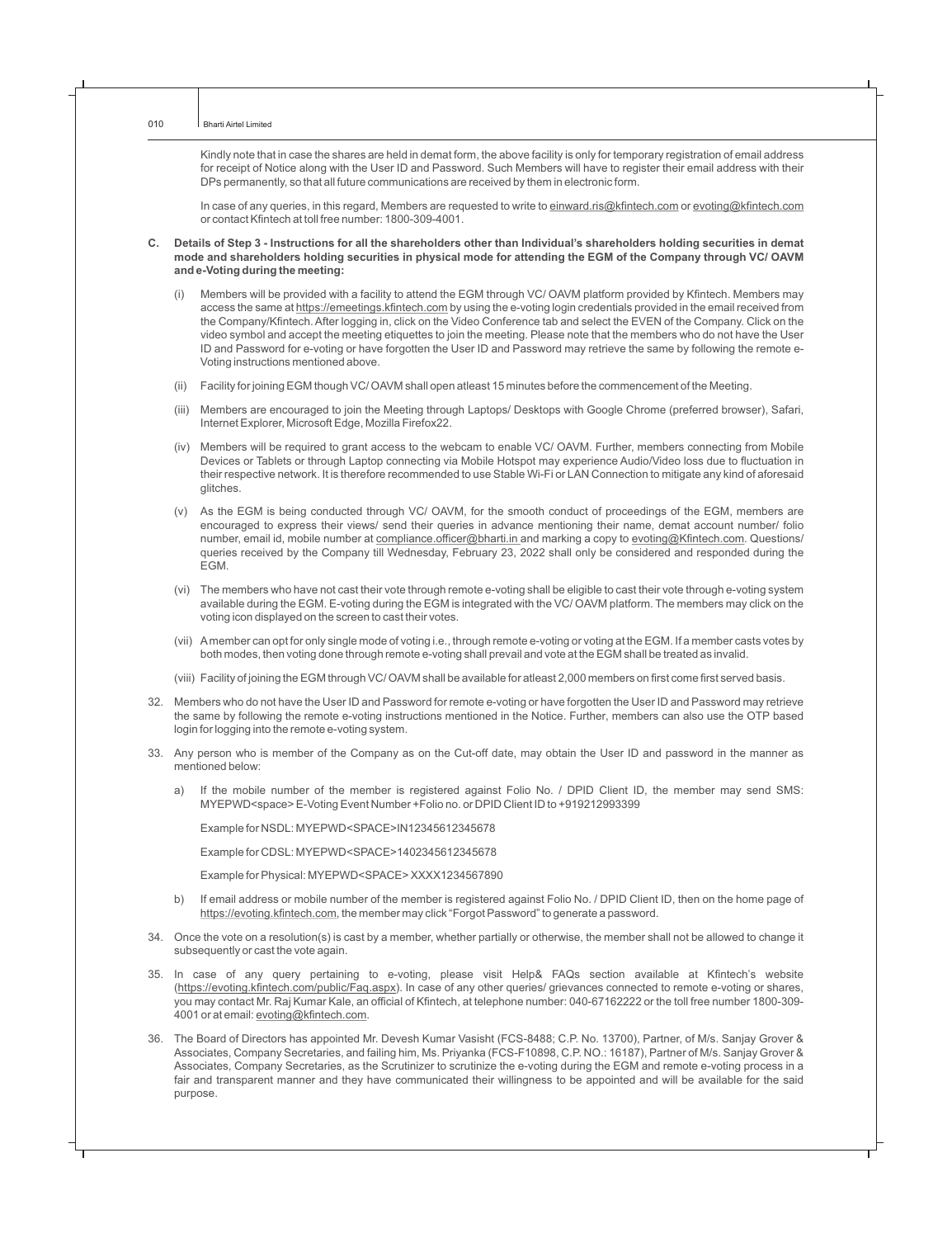37. The Scrutinizer, after scrutinizing the voting through e-voting/ remote e-voting at EGM and through remote e-voting shall, within two working days from conclusion of the EGM, make a consolidated scrutinizer's report of the votes cast in favour or against, if any, and submit the same to the Chairman of the meeting or a person authorised by him. The Chairman or the authorized person shall declare the results. The results declared shall be available on the website of the Company (www.airtel.com) and on the website of Kfintech (https://evoting.kfintech.com) and shall also be displayed on the notice board at the registered and corporate office of the Company. The results shall simultaneously be communicated to the Stock Exchanges. The resolutions will be deemed to be passed on the date of EGM subject to receipt of the requisite number of votes in favour of the resolutions.

#### **PROCEDURE FOR INSPECTION OF DOCUMENTS:**

38. All documents referred to in the Notice will be available electronically for inspection without any fee by the members from the date of circulation of this Notice up to the date of EGM i.e. Saturday, February 26, 2022. Members seeking to inspect such documents can send an email to compliance.officer@bharti.in.

#### **OTHER INFORMATION:**

- 39. As per Regulation 40 of Listing Regulations, securities of listed companies can be transferred only in dematerialized form with effect from April 1, 2019, except in case of request received for transmission or transposition of securities. In view of this and to eliminate all risks associated with physical shares and for ease of portfolio management, Members holding shares in physical form are requested to consider converting their holdings to dematerialized form. Members can contact the Company or Kfintech for assistance in this regard.
- 40. Members who are holding shares in physical form are requested to address all correspondence concerning registration of transmissions, sub-division, consolidation of shares or any other share related matters and/ or change in address or updation thereof to Kfintech. Members, whose shareholding is in electronic format are requested to direct change of address notifications, registration of e-mail address and updation of bank account details to their respective DPs.
- 41. Non-resident Indian shareholders are requested to inform about the following to the Company or Kfintech or the concerned DP, as the case may be, immediately of:
	- a) The change in the residential status on return to India for permanent settlement; and
	- b) The particulars of the NRE Account with a Bank in India, if not furnished earlier.
- 42. Members can avail the facility of nomination in respect of shares held by them in physical form pursuant to the provisions of Section 72 of the Act read with Rule 19(1) of the Companies (Share Capital and Debentures) Rules, 2014. Members desiring to avail this facility may send their nomination in the prescribed Form duly filled in to Kfintech. The Nomination Form in the prescribed format is available on the website of the Company at www.airtel.com. Members interested in obtaining a copy of the Nomination Form may write to the Company Secretary at the Company's registered office.
- 43. SEBI vide its Circulars dated November 3, 2021 and December 14, 2021, has mandated the furnishing of PAN, address with PIN code, email address, mobile number, bank account details, specimen signature and nomination by holders of physical securities. Effective January 1, 2022, Grievance Redressal/ Service Requests can be availed with the Registrar and Share Transfer Agent of the Company (RTA) only after the required documents/ complete data as mandated are furnished for physical folios. Further, if any ONE of the cited documents/ details as enunciated in the said circulars are NOT registered with Company/ RTA, within March 31, 2023, such the folios shall be frozen by the Company/ RTA. The formats for Nomination and Updation of KYC details in accordance with the said circulars are available on the Company's website at www.airtel.com and Kfintech's website (www.kfintech.com).
- 44. Members who are holding shares in physical form in identical names in more than one folio are requested to write to Kfintech enclosing their share certificates to consolidate their holding into one folio.

#### **Registered Office:**

Airtel Center, Plot No. 16, Udyog Vihar, Phase-IV, Gurugram, India

By order of the Board **For Bharti Airtel Limited**

**Date:** January 28, 2022 **Place:** New Delhi

**Company Secretary** Membership No. A15106 Address: Bharti Airtel Limited **Pankaj Tewari**

Bharti Crescent, 1, Nelson Mandela Road, Vasant Kunj, Phase II, New Delhi – 110070, India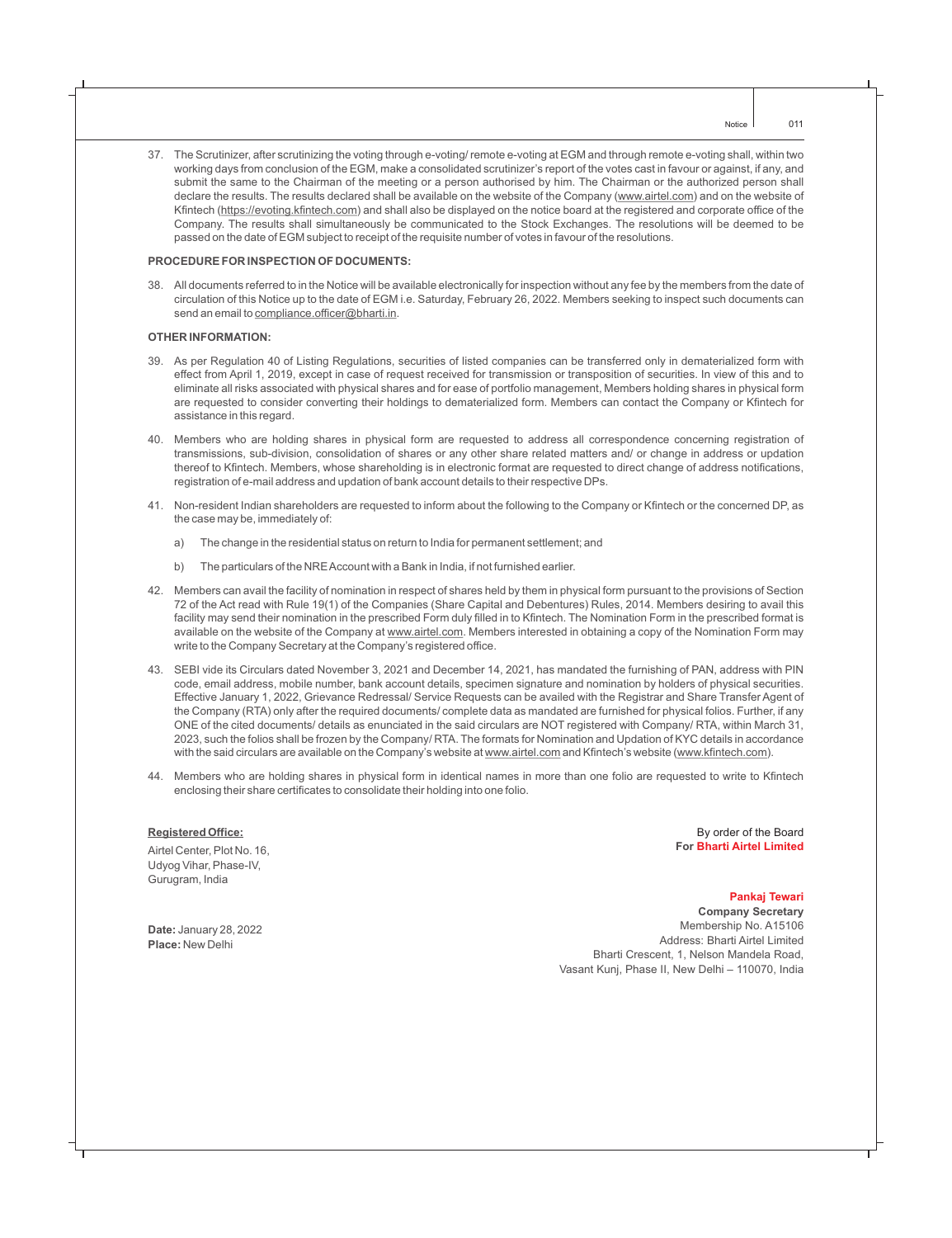#### **Explanatory Statement pursuant to Section 102 of the Companies Act, 2013**

#### **Item No. 1:**

The Board of Directors had, at its meeting held on Friday, January 28, 2022, subject to the approval of the members of the Company ('Members') and such other approvals as may be required, approved the issue of up to 71,176,839 (Seventy One Million One Hundred and Seventy Six Thousand Eight Hundred and Thirty Nine) Equity Shares to Google International LLC ('Investor'), on a preferential basis, at a price as may be determined as per the provisions of chapter V of SEBI (Issue of Capital and Disclosure Requirements) Regulations, 2018 ("SEBI ICDR Regulations").

In this regard, an Investment Agreement has been executed between the Company and Google International LLC, on January 28, 2022 ("Investment Agreement").

The disclosures as required in accordance with the provisions of the Companies Act, 2013, the SEBI (ICDR) Regulations and other applicable Regulations/ laws in relation thereto are as under:

#### **1. Objects of the Preferential Issue:**

The Company and Google International LLC ("Investor") have partnered to help grow India's digital ecosystem. As part of this partnership, the Investor intends to invest upto USD One billion as part of its Google for India Digitization Fund.

The aforesaid intention includes investment in equity as well as a corpus for potential commercial agreements, to be identified and agreed on mutually agreeable terms over the course of the next five years. This will comprise:

- a) USD 700 million of equity investment in the Company by way of a preferential issue.
- b) Upto USD 300 million towards implementing commercial agreements, which will include investments in scaling the Company's offerings that covers a range of devices to consumers via innovative affordability programs, as well as other offerings aimed at accelerating access and digital inclusion across India's digital ecosystem.

The issue and allotment of equity shares to the Investor shall be subject to receipt of necessary approvals/ permission of regulatory authorities as may be required (including approval from the Competition Commission of India). The proceeds of the preferential allotment shall be used by the Company for further strengthening its balance sheet and bolstering its capital structure, meeting funding requirements and other general corporate purposes of the Company.

#### **2. Number of shares, kind of securities and Pricing of Preferential Issue:**

The Company proposes to issue up to 71,176,839 (Seventy One Million One Hundred and Seventy Six Thousand Eight Hundred and Thirty Nine) equity shares of the face value of Rs. 5 (Rupees Five) each fully paid up of the Company at Rs. 734 (Rupees Seven Hundred and Thirty Four only) each including a premium of Rs. 729 (Rupees Seven Hundred and Twenty Nine only) per share to the Investor, subject to receiving the approval of the shareholders, the Competition Commission of India ("**CCI Approval**") and any other statutory approvals, if required. Please refer to Para 4 below for the basis for calculating the price for the preferential issue.

#### **3. Relevant Date:**

The "Relevant Date" as per SEBI (ICDR) Regulations for the determination of the minimum price for equity shares to be issued is fixed as Thursday, January 27, 2022 i.e. 30 (Thirty) days prior to the date of this Extraordinary General Meeting.

#### **4. Basis on which the price has been arrived at:**

The equity shares of Company are listed and frequently traded on the BSE Limited and the National Stock Exchange of India Limited in accordance with SEBI (ICDR) Regulations. For the purpose of computation of the issue price per equity share, National Stock Exchange of India Limited is the Stock Exchange that has higher trading volume during the preceding 90 trading days prior to the Relevant Date has been considered.

The price per equity share, to be issued, is fixed at Rs. 734 (Rupees Seven Hundred and Thirty Four), being not less than the minimum price computed in accordance with Regulation 164 of the SEBI (ICDR) Regulations.

Since the equity shares of the Company have been listed on the recognized Stock Exchanges for a period of more than 90 trading days prior to the Relevant Date, it is not required to re-compute the price per equity share to be issued and therefore, the Company is not required to submit the undertakings specified under Regulations 163(1) (g) and (h) of the SEBI (ICDR) Regulations.

#### **5. Shareholding Pattern of the Company before and after the issue:**

The Shareholding pattern giving the present position considering full allotment of shares issued on the preferential basis, as per the aforesaid resolution, is given below: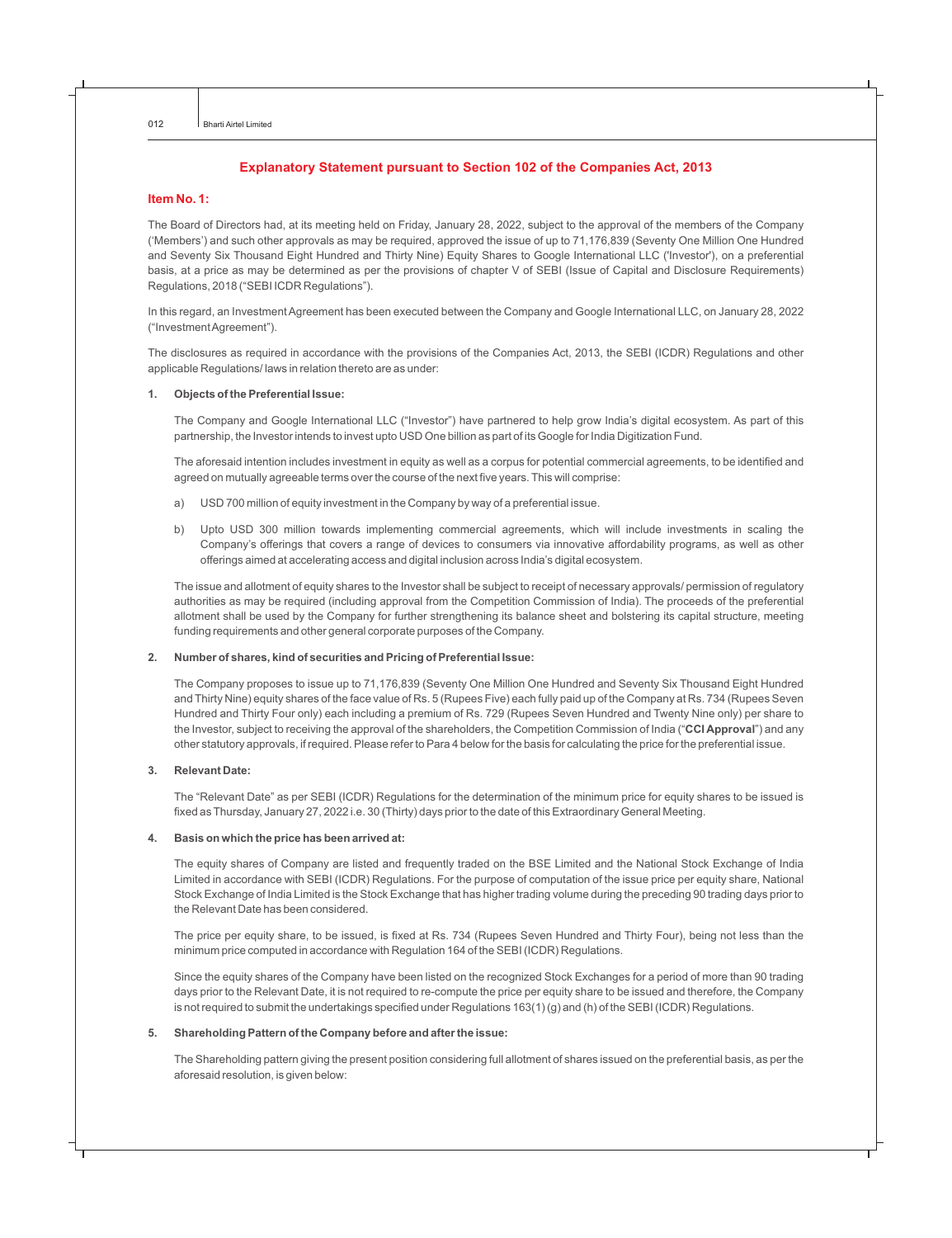|                                                                                                   | <b>Pre-preferential issue</b><br>Shareholding |             | <b>Preferential</b><br><b>Post-Issue Shareholding</b><br><b>Issue</b> |                       |             |
|---------------------------------------------------------------------------------------------------|-----------------------------------------------|-------------|-----------------------------------------------------------------------|-----------------------|-------------|
| <b>Category</b>                                                                                   | No. of Shares<br>held                         | % of Shares | <b>No. of Shares</b>                                                  | No. of Shares<br>held | % of Shares |
| <b>Promoters' Shareholding</b>                                                                    |                                               |             |                                                                       |                       |             |
| Promoter & Promoter Group                                                                         |                                               |             |                                                                       |                       |             |
| $(1)$ Indian                                                                                      |                                               |             |                                                                       |                       |             |
| (a) Individuals/HUF                                                                               |                                               |             |                                                                       |                       |             |
| (b) Central Govt/State Govt.                                                                      |                                               |             |                                                                       |                       |             |
| (c) Bodies Corporate                                                                              | 2,109,640,745                                 | 35.85       |                                                                       | 2,109,640,745         | 35.42       |
| (d) Financial Institutions/ Banks                                                                 |                                               |             |                                                                       |                       |             |
| (e) Any other (Specify)                                                                           |                                               |             |                                                                       |                       |             |
| Subtotal (A) (1)                                                                                  | 2,109,640,745                                 | 35.85       |                                                                       | 2,109,640,745         | 35.42       |
| (2) Foreign                                                                                       |                                               |             |                                                                       |                       |             |
| (a) Individuals (Non-Resident                                                                     |                                               |             |                                                                       |                       |             |
| Individuals/Foreign Individuals)                                                                  |                                               |             |                                                                       |                       |             |
| (b) Bodies Corporate                                                                              | 1,181,599,934                                 | 20.08       |                                                                       | 1,181,599,934         | 19.84       |
| (c) Institutions                                                                                  |                                               |             |                                                                       |                       |             |
| (d) Any other (Specify)                                                                           |                                               |             |                                                                       |                       |             |
| Subtotal (A) (2)                                                                                  | 1,181,599,934                                 | 20.08       |                                                                       | 1,181,599,934         | 19.84       |
| <b>Total Shareholding of Promoter and</b>                                                         |                                               |             |                                                                       |                       |             |
| Promoter Group (A)=(A)(1)+(A)(2)                                                                  | 3,291,240,679                                 | 55.93       |                                                                       | 3,291,240,679         | 55.26       |
| (B) Public Shareholding                                                                           |                                               |             |                                                                       |                       |             |
| (1) Institutions                                                                                  |                                               |             |                                                                       |                       |             |
| (a) Mutual Funds/UTI                                                                              | 693,206,409                                   | 11.78       |                                                                       | 693,206,409           | 11.64       |
| (b) Financial Institutions/Banks                                                                  | 2,403,837                                     | 0.04        |                                                                       | 2,403,837             | 0.04        |
| (c) Central Govt/State Govt.                                                                      |                                               |             |                                                                       |                       |             |
| (d) Venture Capital Funds                                                                         |                                               |             |                                                                       |                       |             |
| (e) Insurance Companies                                                                           | 132,326,151                                   | 2.25        |                                                                       | 132,326,151           | 2.22        |
| Foreign Institutional Investors/<br>(f)                                                           |                                               |             |                                                                       |                       |             |
| Foreign Portfolio Investors                                                                       | 1,139,622,076                                 | 19.36       | 71,176,839                                                            | 1,210,798,915         | 20.34       |
| (g) Foreign Venture Capital Investors                                                             |                                               |             |                                                                       |                       |             |
| (h) Alternate Investment Fund                                                                     | 6,816,198                                     | 0.12        |                                                                       | 6,816,198             | 0.11        |
| (i) Any others - Foreign Body Corporate                                                           | 311,745,877                                   | 5.30        |                                                                       | 311,745,877           | 5.24        |
| Subtotal (B) (1)                                                                                  | 2,286,120,548                                 | 38.85       |                                                                       | 2,357,297,387         | 39.59       |
| <b>B 2 Non Institutions</b>                                                                       |                                               |             |                                                                       |                       |             |
| (a) Bodies Corporate                                                                              | 37,499,122                                    | 0.64        |                                                                       | 37,499,122            | 0.63        |
| (b) Individuals                                                                                   |                                               |             |                                                                       |                       |             |
| (i) Individual shareholders holding                                                               |                                               |             |                                                                       |                       |             |
| nominal share capital up to                                                                       |                                               |             |                                                                       |                       |             |
| Rs. 2 Lakh                                                                                        | 80,855,232                                    | 1.37        |                                                                       | 80,855,232            | 1.36        |
| (ii) Individual shareholders holding<br>nominal share capital in excess                           |                                               |             |                                                                       |                       |             |
| of Rs. 2 Lakh                                                                                     | 28,726,041                                    | 0.49        |                                                                       | 28,726,041            | 0.48        |
| (c) NBFC Registered with RBI                                                                      | 1,703,745                                     | 0.03        |                                                                       | 1,703,745             | 0.03        |
| (d) Others                                                                                        | 155,102,016                                   | 2.64        |                                                                       | 155, 102, 016         | 2.60        |
| Subtotal (B) (2)                                                                                  | 303,886,156                                   | 5.17        |                                                                       | 303,886,156           | 5.10        |
| Total Public Shareholding (B)= (B)(1)+ (B)(2)                                                     | 2,590,006,704                                 | 44.02       |                                                                       | 2,661,183,543         | 44.69       |
| (c) Non-Promoter - Non Public<br><b>Shareholder</b>                                               |                                               |             |                                                                       |                       |             |
| 1. Custodian/DR Holder - Name of<br>DR Holders (If Available)                                     |                                               |             |                                                                       |                       |             |
| Employee Benefit Trust (under SEBI<br>2.<br>(Share based Employee Benefit)                        |                                               | 0.05        |                                                                       |                       | 0.05        |
| Regulations, 2014)<br><b>Total Non-Promoter - Non Public</b><br>Shareholding (C)= $(C)(1)+(C)(2)$ | 3,067,547                                     |             |                                                                       | 3,067,547             |             |
| Total (A+B+C)                                                                                     | 5,884,314,930                                 | 100.00      | 71,176,839                                                            | 5,955,491,769         | 100.00      |
| Notes:                                                                                            |                                               |             |                                                                       |                       |             |

*i) The pre-issue shareholding pattern is as on December 31, 2021.*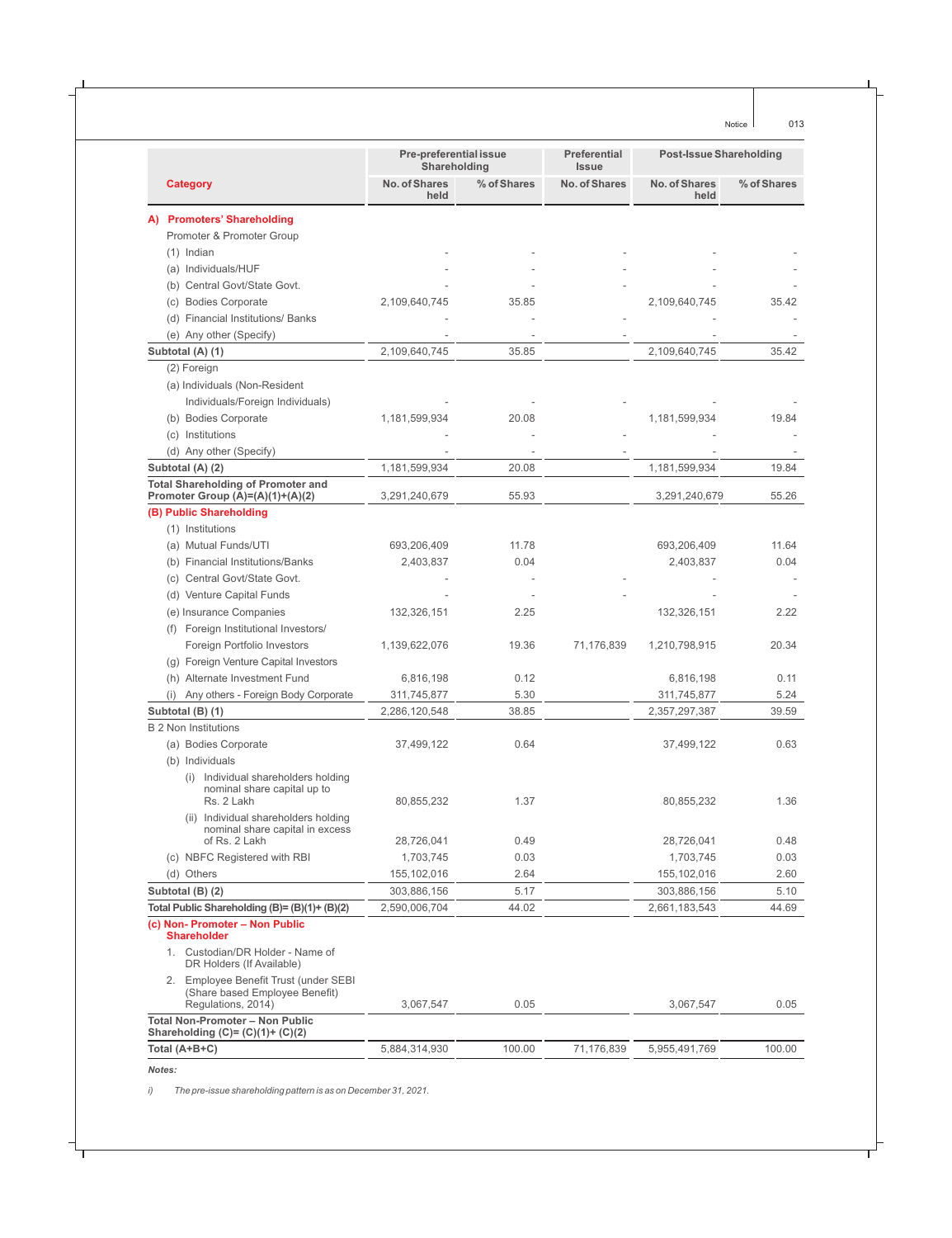ii) The post issue paid-up capital of the Company is subject to alterations on account of conversion of US \$ 1,000 Million, 1.50% Foreign Currency Convertible *Bonds due 2025, issued by the Company as per the terms and conditions of the issue. The initial conversion ratio and initial conversion price are subject to certain adjustments and accordingly may affect the total diluted share capital.*

#### **6. Proposal / Intention of Promoters, Directors or Key Managerial Personnel to subscribe the offer:**

None of the Promoters, Directors or Key Managerial Personnel of the Company, intend to subscribe to any equity shares pursuant to this preferential issue.

#### **7. Proposed time within which the preferential issue shall be completed:**

As required under the SEBI (ICDR) Regulations, the Company shall complete the allotment of the equity shares on the terms agreed in the Investment Agreement and in any case not exceeding the time prescribed under the applicable laws. As per Regulation 170(1) of the SEBI (ICDR) Regulations, the allotment to the Investor shall be completed within 15 (fifteen) days from the date of: (a) receipt of shareholders'approval, or (b) receipt of the CCI Approval, whichever is later. This is in accordance with the first proviso to Regulation 170(1) of the SEBI (ICDR) Regulations, which provides that where any approval or permission by any regulatory authority or the Central Government for allotment is pending, the period of fifteen days shall be counted from the date of the order on such application or the date of approval or permission, as the case may be.

#### **8. Principal terms of assets charged as securities:**

Not Applicable.

#### **9. Undertaking:**

None of the Company, its Directors or Promoter have been declared as willful defaulter or a fraudulent borrower as defined under the SEBI (ICDR) Regulations. None of its Directors is a fugitive economic offender as defined under the SEBI (ICDR) Regulations.

#### **10. Change in control, if any, in the Company that would occur consequent to the preferential offer:**

There shall be no change in the management or control of the Company pursuant to the aforesaid issue and allotment of the equity shares

**11. No. of persons to whom allotment on preferential basis have already been made during the year, in terms of number of securities as well as price:**

The Company has not made any preferential allotment during the current financial year 2021-22.

#### **12. Valuation and justification for the allotment proposed to be made for consideration other than cash:**

Not Applicable.

#### **13. Listing:**

The Company will make an application to the Stock Exchanges at which the existing shares are listed, for listing of the equity shares. Such equity shares, once allotted, shall rank pari-passu with the existing equity shares of the Company in all respects, including dividend and voting rights.

#### **14. Certificate of Practicing Company Secretary:**

The Certificate from Chandrasekaran Associates, Company Secretaries, certifying that the preferential issue is being made in accordance with the requirements contained in the SEBI (ICDR) Regulations, is hosted on the Company's website and is accessible at link: https://www.airtel.in/about-bharti/equity under the tab "Preferential Issue".

#### **15. Other Disclosures:**

The Investor, the proposed allottee, has not sold any equity shares of the Company during the six months preceding the Relevant Date.

#### **16. Identity of Proposed Allottee (including natural persons who are the ultimate beneficial owners of equity shares proposed to be allotted and/ or who ultimately control the Proposed Allottee):**

The Investor, proposed allottee is indirectly owned and controlled by Alphabet, Inc., a company registered under the laws of Delaware and listed on NASDAQ stock exchange. Accordingly, in terms of proviso to Regulation 163(1)(f) of SEBI (ICDR) Regulations, no further disclosure of ultimate beneficial owners is required.

#### **17. the percentage (%) of Post Preferential Issue Capital that may be held by the allottee and change in control, if any, consequent to the Preferential Issue:**

The Investor shall hold approx. 1.20% of the post preferential issue share capital i.e. the total issued share capital of the Company (including the shares being issued pursuant to this preferential issue and the existing partly paid shares issued by the Company). There will not be a change in control of the Issuer consequent to the preferential issue.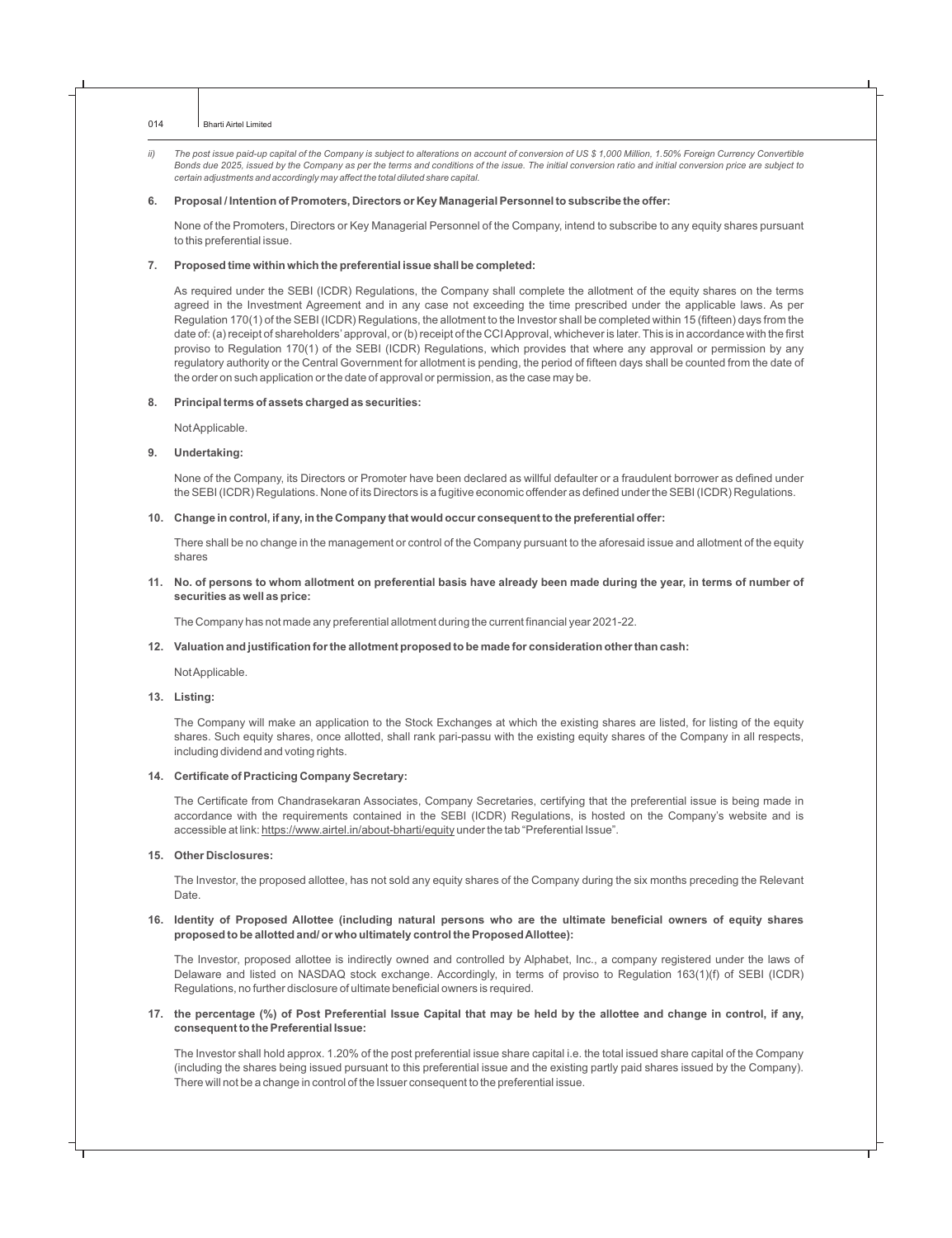#### **18. the current and proposed status of the allottee(s) post the preferential issue namely, promoter or non-promoter:**

Non-promoter.

#### **19. Lock-in:**

- (i) The Equity Shares to be allotted shall be subject to 'lock-in'as per chapter V of the SEBI (ICDR) Regulations.
- (ii) The entire pre-preferential allotment shareholding of the above Allottees, if any, shall be locked-in from the Relevant Date up to a period of 90 trading days from the date of trading approval as per the SEBI (ICDR) Regulations.

Pursuant to Section 62(1)(c) of the Companies Act, 2013, further equity shares may be issued to persons other than the existing members of the Company as specified in Section 62(1)(a) of the Companies Act, 2013, provided that the members of the Company approve the issue of such equity shares by means of a special resolution.

In terms of Rule 14(2) of the Companies (Prospectus and Allotment of Securities) Rules, 2014, a company can make a private placement of its securities under the Companies Act, 2013 only after the approval of its shareholders by way of a special resolution has been obtained. Further in terms of Regulations 160 of SEBI (ICDR) Regulations, a special resolution needs to be passed by shareholders of a listed company prior to issue of specified securities on preferential basis.

The resolution and the terms stated therein and in the explanatory statement hereinabove shall be subject to the guidelines/ regulations issued/ to be issued by the Government of India or the Securities and Exchange Board of India or the Ministry of Corporate Affairs or any other regulatory/ statutory authorities in that behalf and the Board shall have the absolute authority to modify the terms contained herein or in the said resolution, if required by the aforesaid regulatory/ statutory authorities or in case they do not conform with the SEBI (ICDR) Regulations including any amendment, modification, variation or re-enactment thereof.

The approval of the members is being sought to enable the Board to issue and allot the equity shares on a preferential/ private placement basis, to the extent and in the manner as set out in the resolution and the explanatory statement.

None of the Directors and/or Key Managerial Personnel of the Company and/ or their relatives is deemed to be concerned or interested, financially or otherwise in the said resolution except to the extent of their shareholding in the Company, if any.

The documents referred to in the Notice, for which this shareholder's approval is being obtained, will be available electronically for inspection without any fee by the members from the date of circulation of this Notice upto the date of EGM i.e. February 26, 2022. Members seeking to inspect such documents can send an email to compliance.officer@bharti.in.

The Board accordingly recommends the resolution set forth at Item no. 1 for approval of the members as a Special Resolution.

#### **Item Nos. 2 to 4:**

#### **A. BACKGROUND:**

The Securities and Exchange Board of India ('SEBI'), vide its notification dated November 09, 2021, has notified SEBI (Listing Obligations and Disclosure Requirements) (Sixth Amendment) Regulations, 2021 ('Amendments') introducing amendments to the provisions pertaining to the Related Party Transactions under the SEBI (Listing Obligations and Disclosure Requirements) Regulations, 2015 ('Listing Regulations'). The aforesaid amendments *inter-alia* included replacing of current threshold i.e. 10% (ten per cent) of the listed entity's consolidated turnover, for determination of material Related Party Transactions requiring prior Shareholders' approval with the threshold of lower of Rs. 1000 crores (Rupees One thousand crores) or 10% (ten per cent) of the annual consolidated turnover of the listed entity as per the last audited financial statements of the listed entity. Accordingly, the threshold for determination of material Related Party Transactions under Regulation 23(1) of the Listing Regulations has been reduced with effect from April 01, 2022.

Given the nature of telecommunication industry, the Company works closely with its related parties (including subsidiaries and joint ventures) to achieve its business objectives and enters into various operational transactions with its related parties, from time to time, in the ordinary course of business and on arm's length basis. Amongst the transactions that Company enters into with its related parties, the estimated value of the contract(s)/ arrangement(s)/ transaction(s) with Nxtra Data Limited ('Nxtra') and Bharti Hexacom Limited ('Hexacom'), subsidiaries of the Company and Indus Towers Limited ('Indus Towers'), a Joint Venture of the Company, may exceed the revised threshold of material Related Party Transactions within the meaning of amended Regulation 23(1) of the Listing Regulations w.e.f. April 01, 2022 i.e. Rs. 1000 crores (Rupees one thousand crores) being the lower of Rs. 1000 crores (Rupees one thousand crores) or 10% (ten per cent) of the annual consolidated turnover of the listed entity, as per the last audited financial statements of the listed entity.

Further, the Company had, in the past, undertaken same/ similar transactions with Bharti Infratel Limited (erstwhile Subsidiary of the Company) and Indus Towers Limited. However, consequent to the implementation of Scheme of amalgamation and arrangement between Indus Towers limited and Bharti Infratel limited and their respective shareholders and creditors w.e.f. November 19, 2020, the estimated value of the aggregate contract(s)/ arrangement(s)/ transaction(s) for the financial year 2021- 22, with the combined entity, named as Indus Towers post amalgamation, may also exceed the current threshold under the extant Regulation 23(1) of the Listing Regulations i.e. 10% of the annual consolidated turnover of the Company (i.e. Rs. 10,061 crores) as per the last audited financial statements of the Company for the financial year 2020-21.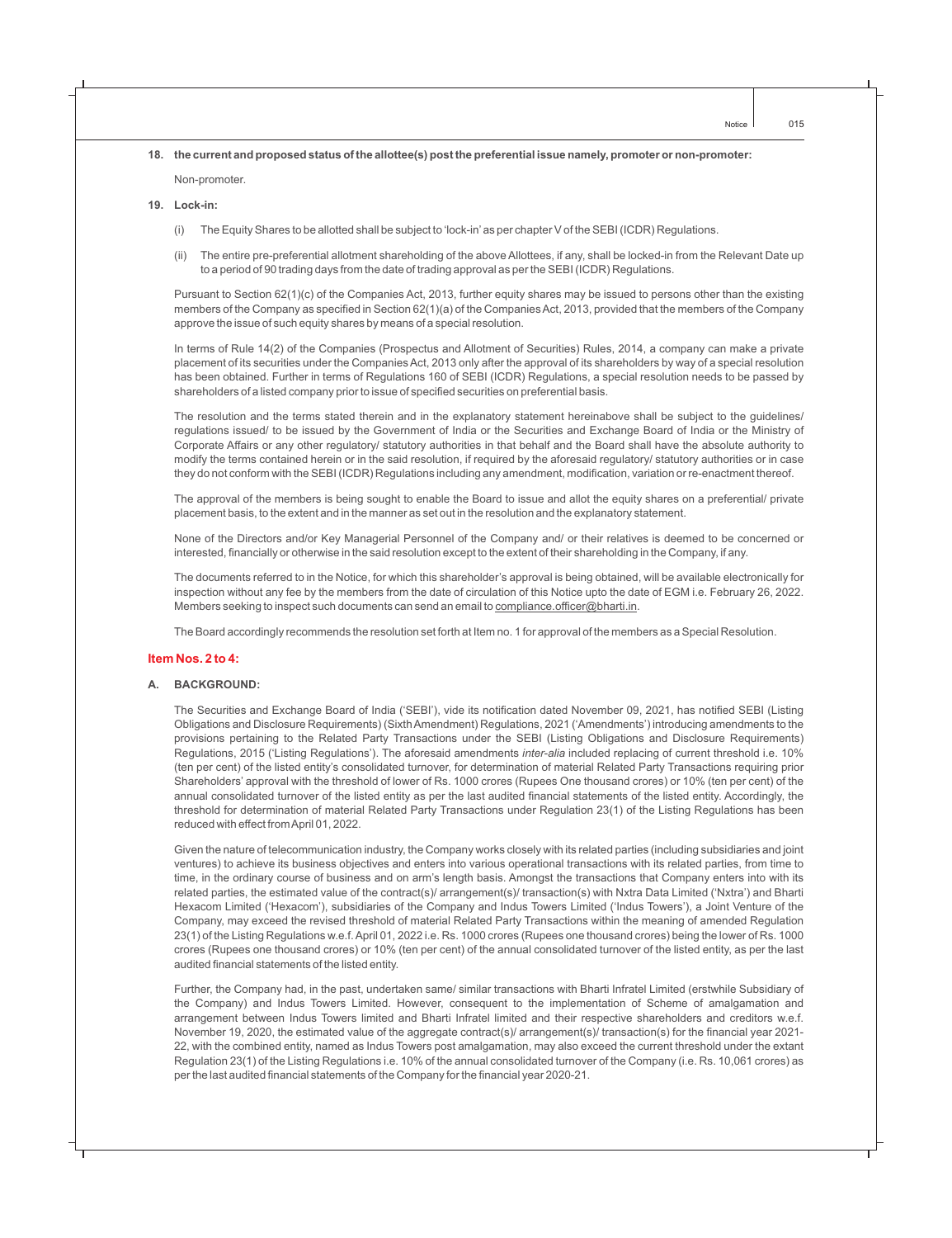Members may importantly note that the Company has been undertaking such transactions of similar nature with the said related parties in the past financial years, in the ordinary course of business and on arms' length after obtaining requisite approvals from the Audit Committee of the Company. The maximum annual value of the proposed transactions with aforesaid related parties is estimated on the basis of Company's current transactions with them and future business projections.

The details of relevant transactions entered into by the Company with Nxtra, Hexacom and Indus Towers as per Audited Standalone Financial Statements of the Company in the past two financial years (FY 2019-20 and FY 2020-21), are given hereunder for reference of the members: 

| FY 2020-21                                                                             |        |                                           | (Rs. in millions)                                  |
|----------------------------------------------------------------------------------------|--------|-------------------------------------------|----------------------------------------------------|
| <b>Category of transactions</b>                                                        |        | Nxtra Data Limited Bharti Hexacom Limited | <b>Indus Towers Limited</b><br>(Refer notes below) |
| Availing of services                                                                   | 9.183  | 6.503                                     | 27.170                                             |
| Rendering of services                                                                  | 701    | 15.733                                    | 56                                                 |
| Reimbursements of expenses made or received                                            | 4.434  | 1.242                                     | 50.408                                             |
| Purchase/ sale/ exchange/ transfer/ lease of<br>business asset(s) and/ or equipment(s) |        | 2.726                                     | 20.419                                             |
| Loans given/ Repayments of loans given                                                 | 28.301 |                                           |                                                    |

*Notes:*

*1) Above transactions were in the ordinary course of business and on arms' length after obtaining necessary prior approval from the Audit Committee of the Company.*

*2) In respect of transactions with Indus Towers, lease includes Right of Use of Assets as per IND AS 116.*

*3) For the purpose of effective comparison and ease of reference of the members, the transactions with Indus Towers Limited for FY 2020-21, as stated above, include the transactions undertaken by the Company with Indus Towers Limited and Bharti Infratel Limited both before the effectiveness of Scheme of amalgamation and arrangement between Indus Towers limited and Bharti Infratel Limited and their respective shareholders and creditors ('Scheme') and the transactions undertaken by the Company with Indus Towers Limited (combined entity) after the effectiveness of the Scheme. The said transactions do not include the security deposit given/ advance paid and refund of security deposit/ advance received.* 

| FY 2019-20                                                                             |        |                                           | (Rs. in millions)                                  |
|----------------------------------------------------------------------------------------|--------|-------------------------------------------|----------------------------------------------------|
| <b>Category of transactions</b>                                                        |        | Nxtra Data Limited Bharti Hexacom Limited | <b>Indus Towers Limited</b><br>(Refer notes below) |
| Availing of services                                                                   | 547    | 6.208                                     | 23.935                                             |
| Rendering of services                                                                  | 10.809 | 16.417                                    | 84                                                 |
| Reimbursements of expenses made or received                                            | 3.766  | 971                                       | 47.405                                             |
| Purchase/ sale/ exchange/ transfer/ lease of<br>business asset(s) and/ or equipment(s) |        | 2.371                                     | 19.050                                             |
| Loans given/ Repayment of loans given                                                  | 30.943 |                                           |                                                    |

*Notes:* 

*1) Above transactions were in the ordinary course of business and on arms' length after obtaining necessary prior approval from the Audit Committee of the Company.*

*2) In respect of transactions with Indus Towers Limited, lease includes Right of Use of Assets as per IND AS 116.*

*3) For the purpose of effective comparison and ease of reference of the members, the transactions with Indus Towers Limited for FY 2019-20, as stated above, include the transactions with Bharti Infratel Limited. The said transactions do not include the security deposit given/ advance paid and refund of security deposit/ advance received.*

Therefore, as explained above, due to quantum of transactions and reduced thresholds of materiality under amended Regulation 23(1) of the Listing Regulations, the Company is now required to place the said business transactions for shareholders'approval.

#### **B. PROPOSALAND DETAILS OF TRANSACTIONS:**

The proposed transactions, being of operational and critical nature, play a significant role in Company's business. Therefore, in order to secure continuity of operations, the Company is proposing to seek approval of the Shareholders for the potential quantum of transactions with Nxtra, Hexacom and Indus Towers for five (5) years, as per the following details:

Details of the transactions and other particulars thereof as per Rule 15 of the Companies (Meetings of Board and its Powers) Rules, 2014 read with Section 188 of the Companies Act, 2013 (the 'Act') as amended till date and SEBI Circular no. SEBI/HO/CFD/CMD1/CIR/P/2021/662 dated November 22, 2021: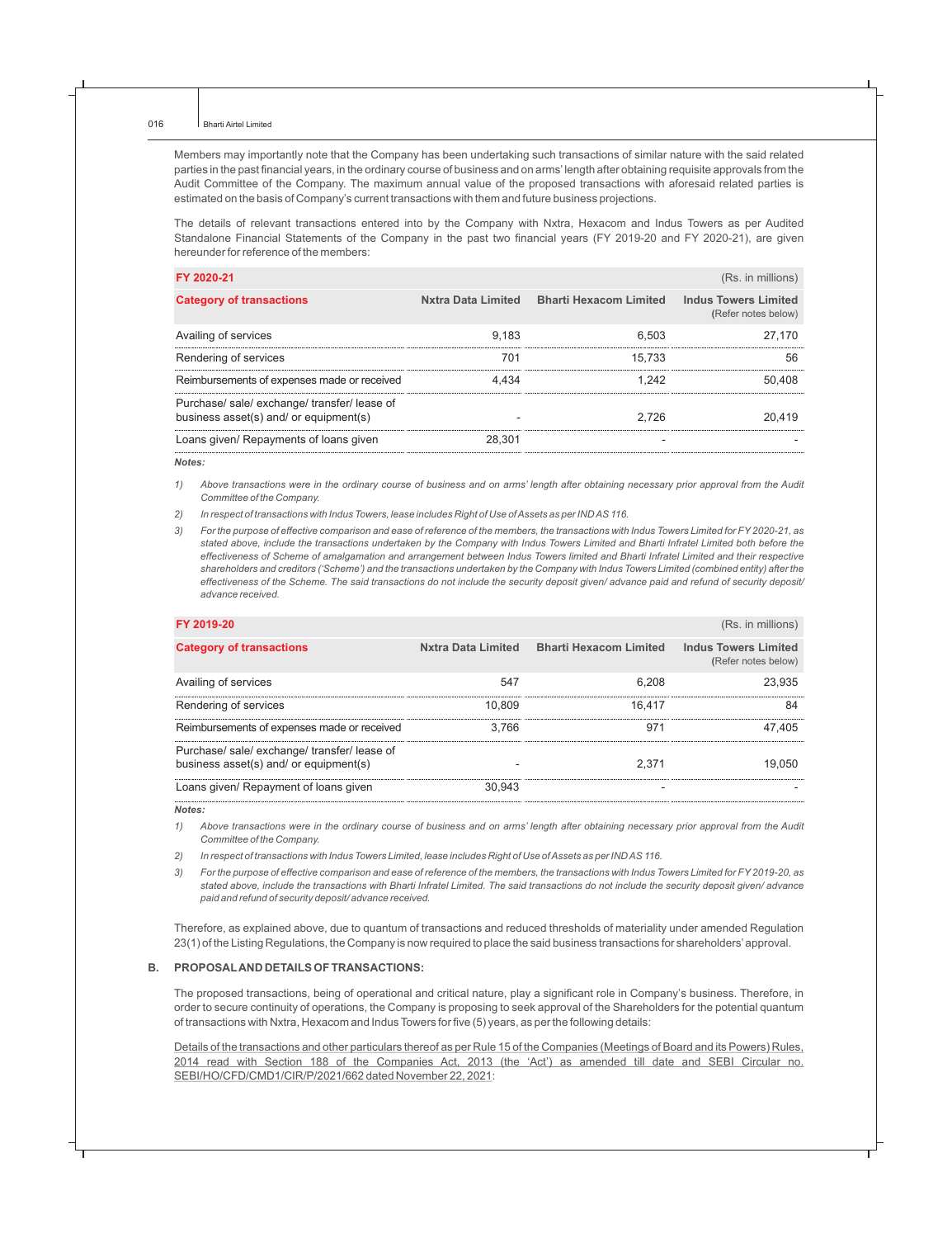#### **a) Well-defined and structured Governance process for all Related Party Transactions:**

1) The Company has a well-defined and structured governance process for related party transactions undertaken by the Company. The related party transactions are undertaken after review and certification by leading Independent global valuation/ accounting firms confirming that the proposed pricing mechanism for a particular transaction meets the arm's length criteria. In certain cases, the external valuers from the said leading Independent global valuation/ accounting firm(s) also present the valuation report to the Audit Committee. It may be noted that the company has voluntarily adopted stricter criteria for the composition of Audit Committee i.e. 75% of the Committee comprises Independent Directors, which is stricter than what is statutorily prescribed. The Audit Committee considers the certifications of leading Independent global valuation/ accounting firm and conducts a review before granting approval to any related party transaction.

As per the amended regulations which are effective from January 01, 2022, all the related party transactions shall be approved only by those members of the audit committee, who are independent directors.

2) In terms of Company's policy on related party transactions, the Audit Committee of the Company reviews on a quarterly basis, the details of all related party transactions entered into by the Company during the previous quarter, pursuant to its approval.

#### **b) Details w.r.t. material Related Party Transactions with Nxtra Data Limited, a subsidiary of the Company:**

|    | <b>S.No. Particulars</b>                                                                                                                                             | <b>Details</b>                                                                                                                                                                                                                                                                                                                                                                                                                                                              |  |
|----|----------------------------------------------------------------------------------------------------------------------------------------------------------------------|-----------------------------------------------------------------------------------------------------------------------------------------------------------------------------------------------------------------------------------------------------------------------------------------------------------------------------------------------------------------------------------------------------------------------------------------------------------------------------|--|
| 1. | Name of the related party                                                                                                                                            | Nxtra Data Limited (Nxtra)                                                                                                                                                                                                                                                                                                                                                                                                                                                  |  |
| 2. | Nature of relationship                                                                                                                                               | Nxtra is a subsidiary of the Company.                                                                                                                                                                                                                                                                                                                                                                                                                                       |  |
|    |                                                                                                                                                                      | CA Cloud Investments (formerly Comfort Investments II) holds 10 equity shares of Rs. 10<br>each and 11 million Compulsory Convertible Preference Shares of Rs. 1000 each in<br>Nxtra.                                                                                                                                                                                                                                                                                       |  |
| 3. | Name of Director(s) or Key<br><b>Managerial Personnel who</b><br>is related, if any                                                                                  | None                                                                                                                                                                                                                                                                                                                                                                                                                                                                        |  |
| 4. | Nature, duration/tenure,<br>material terms, monetary<br>value and particulars of the<br>contract or arrangement                                                      | availing and rendering of service(s) including data centre services, maintenance<br>a)<br>and monitoring of cloud services and telecommunication and incidental services<br>viz. Voice, Bandwidth, VAS and SMS etc, revenue collection services and other<br>related services:                                                                                                                                                                                              |  |
|    |                                                                                                                                                                      | b)<br>reimbursement of expenses including towards availing/ providing for sharing/<br>usage of each other's resources viz. employees, office space, infrastructure<br>including IT assets, related owned/ third-party services, taxes and selling of<br>common products;                                                                                                                                                                                                    |  |
|    |                                                                                                                                                                      | purchase/ sale/ exchange/ transfer/ lease of business asset(s) and/ or equipments<br>C)<br>to meet its business objectives/ requirements;                                                                                                                                                                                                                                                                                                                                   |  |
|    |                                                                                                                                                                      | d)<br>providing loan(s)/ advance(s) guarantee(s) or security(ies) for loan taken by Nxtra<br>or making of investment(s) therein to meet its business objectives / requirements /<br>exigencies;                                                                                                                                                                                                                                                                             |  |
|    |                                                                                                                                                                      | selling or otherwise disposing of or leasing, or buying property(ies) to meet its<br>e)<br>business objectives/requirements; and                                                                                                                                                                                                                                                                                                                                            |  |
|    |                                                                                                                                                                      | f)<br>transfer of any resources, services or obligations to meet its business objectives/<br>requirements.                                                                                                                                                                                                                                                                                                                                                                  |  |
|    |                                                                                                                                                                      | The transactions are proposed to be undertaken during the duration/ tenure of next five<br>financial years i.e. from FY 2022-23 to FY 2026-27, such that the monetary value of such<br>transactions, individually or taken together, does not exceed Rs. 3,000 crores per annum<br>for each financial year.                                                                                                                                                                 |  |
| 5. | For transaction related to<br>providing loan(s)/ advance(s)<br>guarantee(s) or security(ies)<br>for loan taken by Nxtra or<br>making of investment(s)<br>therein:(i) | The Company, being a holding Company, provides financial assistance/ support to its<br>subsidiary(ies) or wholly-owned subsidiary(ies) in the form of loan, guarantee or<br>investment, from time to time ('financial assistance'), in order to meet their short-term<br>cash flow and business objectives/ requirements/ exigencies. Such financial assistance<br>is provided by the Company with the prior approval of the Audit Committee and the Board<br>of Directors. |  |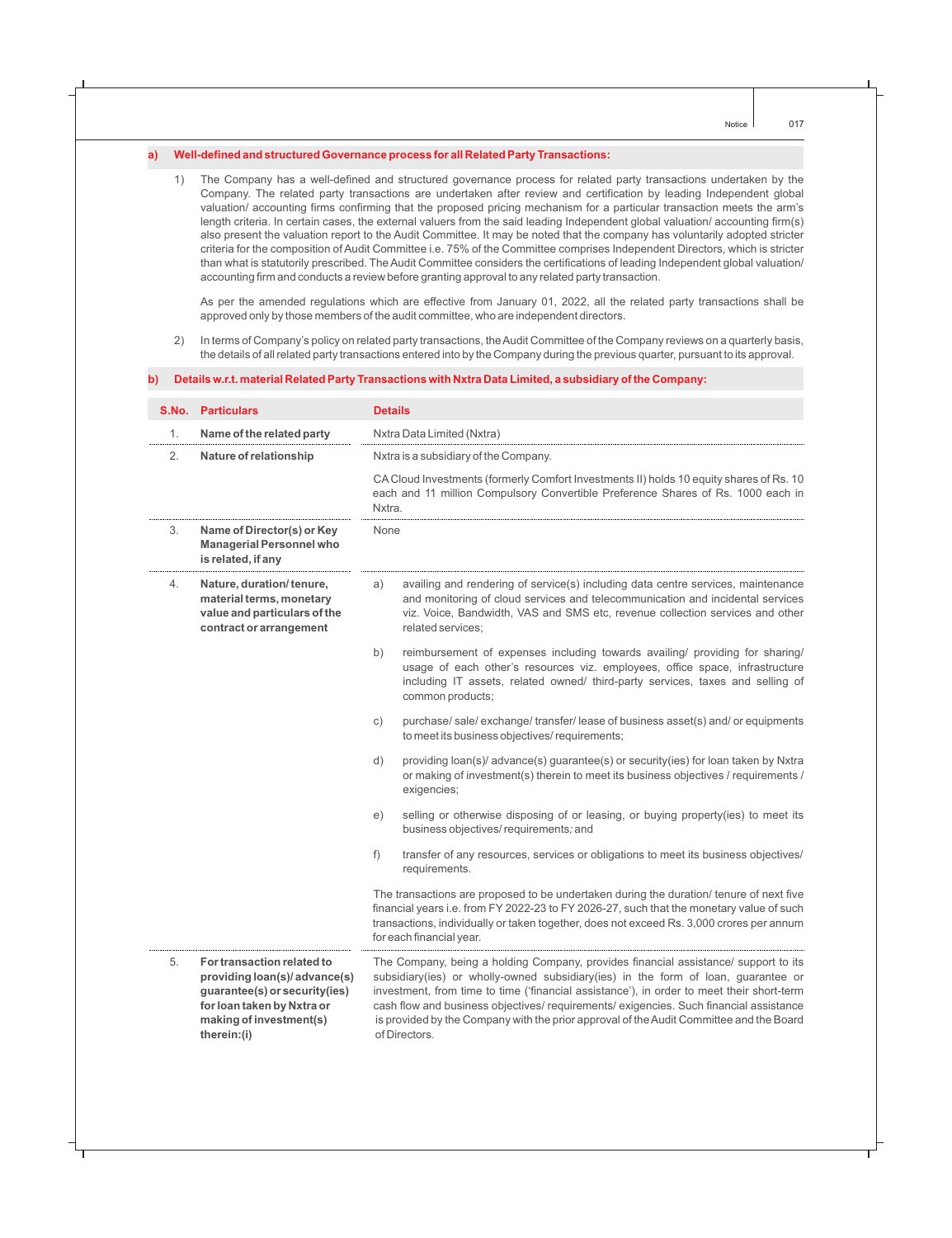018 **Bharti Airtel Limited** 

| S.No. | <b>Particulars</b>                                                                                                                                                                           | <b>Details</b>                                                                                                                                                                                                                                                                                                                                                                                                                                                                                                                                                                           |
|-------|----------------------------------------------------------------------------------------------------------------------------------------------------------------------------------------------|------------------------------------------------------------------------------------------------------------------------------------------------------------------------------------------------------------------------------------------------------------------------------------------------------------------------------------------------------------------------------------------------------------------------------------------------------------------------------------------------------------------------------------------------------------------------------------------|
|       |                                                                                                                                                                                              | Accordingly, with the approval of the Audit Committee and the Board of Directors from<br>time to time, the Company has an arrangement with Nxtra for providing necessary<br>financial assistance to meet its operational cash-flows and business objectives/<br>requirements/exigencies.                                                                                                                                                                                                                                                                                                 |
|       |                                                                                                                                                                                              | The details, as required to be disclosed under SEBI Circular no. SEBI<br>/HO/CFD/CMD1/CIR/P/2021/662 dated November 22, 2021, are as follows:                                                                                                                                                                                                                                                                                                                                                                                                                                            |
| (i)   | Details of the source of<br>funds in connection with<br>the proposed transaction;                                                                                                            | The financial assistance is provided/ would be provided from the internal accruals/ own<br>funds of the Company.                                                                                                                                                                                                                                                                                                                                                                                                                                                                         |
| (ii)  | If any financial indebtedness<br>is incurred to make or give<br>such loans, inter-corporate<br>deposits, advances or<br>investments: Nature of<br>indebtedness, cost of funds<br>and tenure; | Not Applicable since no financial indebtedness shall be incurred by the Company to<br>provide such financial assistance.                                                                                                                                                                                                                                                                                                                                                                                                                                                                 |
| (iii) | applicable terms, including<br>covenants, tenure, interest<br>rate and repayment schedule,                                                                                                   | The financial assistance shall be provided at the arms' length basis i.e. at Company's cost<br>of availing such financial assistance of similar nature and tenor.                                                                                                                                                                                                                                                                                                                                                                                                                        |
|       | whether secured or<br>unsecured; if secured, the<br>nature of security; and                                                                                                                  | Loans shall be unsecured, callable on demand with bullet maturity subject to customary<br>terms and conditions.                                                                                                                                                                                                                                                                                                                                                                                                                                                                          |
| (iv)  | the purpose for which the<br>funds will be utilized by<br><b>Nxtra Data Limited of such</b><br>funds pursuant to the<br>transaction.                                                         | Funds shall be utilized by Nxtra towards meeting its operational cash-flows and business<br>objectives/requirements/exigencies.                                                                                                                                                                                                                                                                                                                                                                                                                                                          |
|       |                                                                                                                                                                                              | There is no current/immediate proposal to provide financial assistance. The Company is<br>seeking enabling approval from the members of the Company in a manner that the<br>financial assistance shall not exceed Rs. 750 crores at any given point in time (within the<br>aggregate proposed limit of Rs. 3,000 crores p.a.). The proposal therefore seeks to<br>provide enablement/ authority to the Board/ Audit Committee, to undertake actual<br>transaction (as and when the business requirement arises) within the proposed terms and<br>to take all ancillary/incidental steps. |
| 6.    | Any advance paid or<br>received for the contract<br>or arrangement, if any                                                                                                                   | NIL                                                                                                                                                                                                                                                                                                                                                                                                                                                                                                                                                                                      |
| 7.    | <b>Percentage of Company's</b><br>annual consolidated<br>turnover, for the immediately<br>preceding financial year,<br>that is represented by the<br>value of the proposed<br>transactions   | Approx. 3% of annual consolidated turnover of Bharti Airtel Limited for the financial year<br>2020-21.                                                                                                                                                                                                                                                                                                                                                                                                                                                                                   |
|       |                                                                                                                                                                                              | Note: The percentage above is based on the consolidated turnover of FY 2020-21 and the actual<br>percentage shall depend upon consolidated turnover of the Company for the above referred<br>respective financial year from 2022-23 to 2026-27.                                                                                                                                                                                                                                                                                                                                          |
| 8.    | Details about valuation/<br>arm's length and ordinary<br>course of business                                                                                                                  | All the proposed transactions shall be undertaken after review and certification by a<br>leading Independent global valuation/ accounting firm confirming that the proposed<br>pricing mechanism for a particular transaction meets the arm's length criteria. As a part of<br>well-defined and structured governance process, the Company also ensures that in<br>certain cases, the external valuers from the said leading Independent global valuation/<br>accounting firm(s) also present the valuation report to the Audit Committee.                                               |
|       |                                                                                                                                                                                              | The proposed related party transactions are purely operational/ integral part of                                                                                                                                                                                                                                                                                                                                                                                                                                                                                                         |

ordinary course of business of the Company.

Company's operations given the nature of telecommunication industry and are under the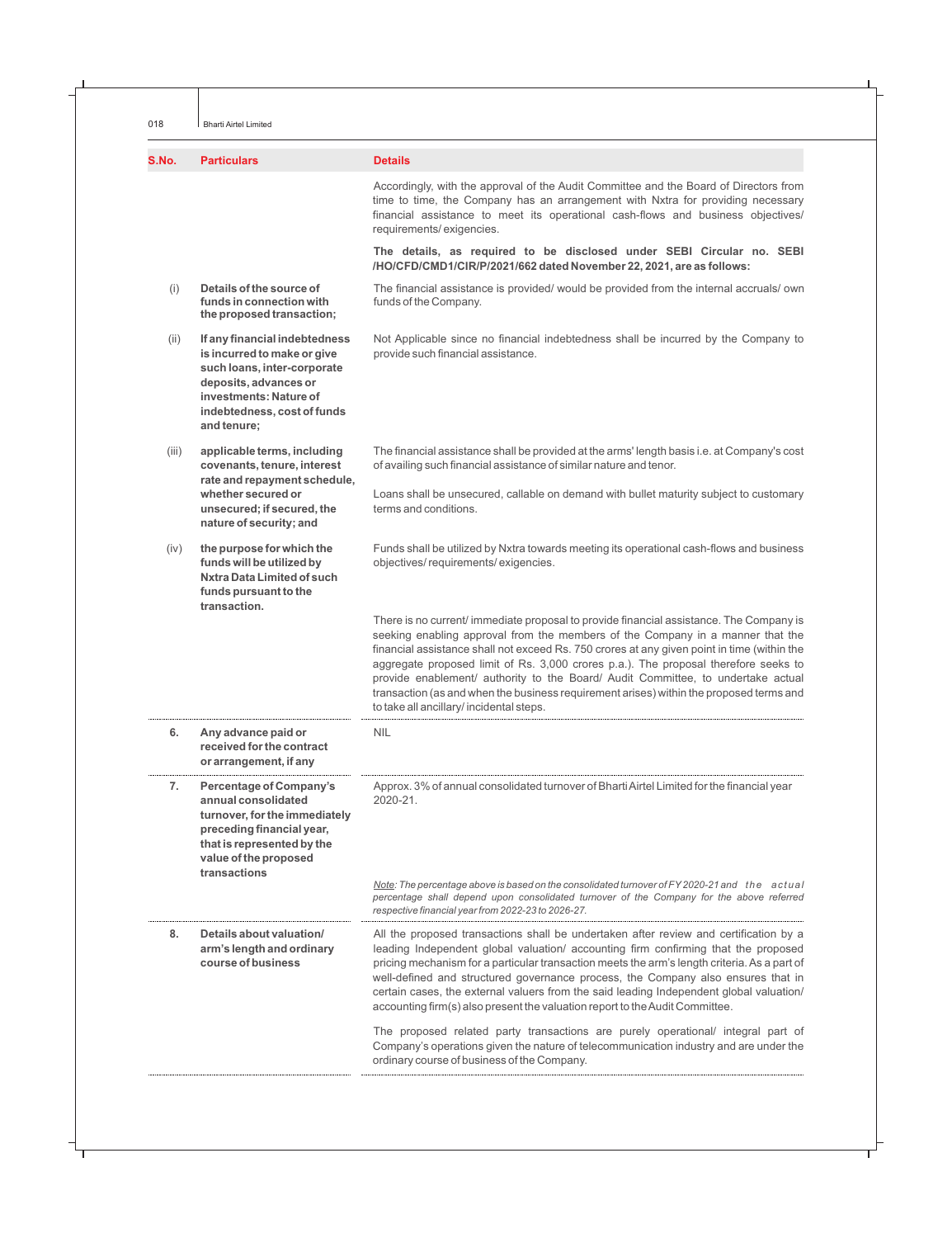|               | <b>S.No. Particulars</b>                                                                                                                                                                | <b>Details</b>                                                                                                                                                                                                                                                                                                                                                                                                                                                                                               |  |
|---------------|-----------------------------------------------------------------------------------------------------------------------------------------------------------------------------------------|--------------------------------------------------------------------------------------------------------------------------------------------------------------------------------------------------------------------------------------------------------------------------------------------------------------------------------------------------------------------------------------------------------------------------------------------------------------------------------------------------------------|--|
| 9.            | Rationale/benefit of the<br>transactions with Nxtra Data<br>Limited or the justification<br>as to why the transactions<br>with Nxtra Data Limited are<br>in the interest of the Company | The strategic advantages for the Company in transacting with Nxtra/ justification as to<br>why the business transactions with Nxtra are in the interest of the Company, are as<br>follows:<br>Nxtra has the largest network of data centres in India, serving the requirements of<br>a)<br>India's fast growing digital economy and therefore, Nxtra is positioned to offer<br>superior reliability, reach, flexible power configurations and carrier-dense<br>ecosystem for a superior customer experience. |  |
|               |                                                                                                                                                                                         | b)<br>Nxtra provides a world-class platform to the Company to enable Company carve its<br>strategic digital roadmap and transform the way they create innovative edge<br>solutions for a long-term business advantage.                                                                                                                                                                                                                                                                                       |  |
|               |                                                                                                                                                                                         | Switching the data centre infrastructure sites may not be prudent for the Company<br>C)<br>as switching of such sites comes with disruption in the core mobility network and its<br>5G readiness.                                                                                                                                                                                                                                                                                                            |  |
|               |                                                                                                                                                                                         | d)<br>With Nxtra scaling up use of green energy for its data centres and aiming to source<br>50% of the power requirements of data centres through renewable sources, the<br>transactions related to procurement of environment-efficient data centre services<br>completely align with Airtel's overall GHG emission reduction goals.                                                                                                                                                                       |  |
|               |                                                                                                                                                                                         | Nxtra, being the subsidiary of the Company, pools and shares services of group-<br>e)<br>wide common employees, infrastructure, assets and resources with the Company<br>which drives operational synergy and optimization of common assets & resources<br>for both, Nxtra and the Company.                                                                                                                                                                                                                  |  |
| 10.           | Any other information<br>relevant or important for<br>the members to take a<br>decision on the proposed<br>resolution/Any other<br>information that may be<br>relevant                  | All relevant/ important information form a part of this Explanatory statement setting out<br>material facts pursuant to Section 102(1) of the Companies Act, 2013.                                                                                                                                                                                                                                                                                                                                           |  |
| $\mathbf{c})$ |                                                                                                                                                                                         | Details w.r.t. material Related Party Transactions with Bharti Hexacom Limited, a subsidiary of the Company:                                                                                                                                                                                                                                                                                                                                                                                                 |  |
| S.No.         | <b>Particulars</b>                                                                                                                                                                      | <b>Details</b>                                                                                                                                                                                                                                                                                                                                                                                                                                                                                               |  |
| 1.            | Name of the related party                                                                                                                                                               | Bharti Hexacom Limited (Hexacom)                                                                                                                                                                                                                                                                                                                                                                                                                                                                             |  |
| 2.            | Nature of relationship                                                                                                                                                                  | Hexacom is a subsidiary of the Company, with 70% of its shareholding held by the<br>Company and 30% of its shareholding held by Telecommunications Consultants India<br>Limited.                                                                                                                                                                                                                                                                                                                             |  |
| 3.            | Name of Director(s) or Key<br><b>Managerial Personnel who</b><br>is related, if any                                                                                                     | Mr. Pankaj Tewari, Company Secretary of the Company is a Non-executive Director of<br>Hexacom and the interest is limited to the extent of his directorship only and he does not<br>have any other interest in Hexacom.                                                                                                                                                                                                                                                                                      |  |

**4. Nature, duration/ tenure,** a) availing and rendering of service(s) including telecommunication services viz. **material terms, monetary** Voice, Bandwidth, VAS and SMS etc and related services; **value and particulars of the**

**contract or arrangement** b) reimbursement of expenses including towards availing/ providing for sharing/ usage of each other's resources viz. employees, office space, infrastructure including IT assets, taxes and related owned/ third-party services;

- c) purchase/ sale/ exchange/ transfer/ lease of business asset(s) and/ or equipments to meet its business objectives/ requirements;
- d) selling or otherwise disposing of or leasing, or buying property(ies) to meet its business objectives/ requirements; and
- e) transfer of any resources, services or obligations to meet its business objectives/ requirements.

The transactions are proposed to be undertaken during the duration/ tenure of next five financial years i.e. from FY 2022-23 to FY 2026-27, such that the monetary value of such transactions, individually or taken together, does not exceed Rs. 2,800 crores per annum for each financial year.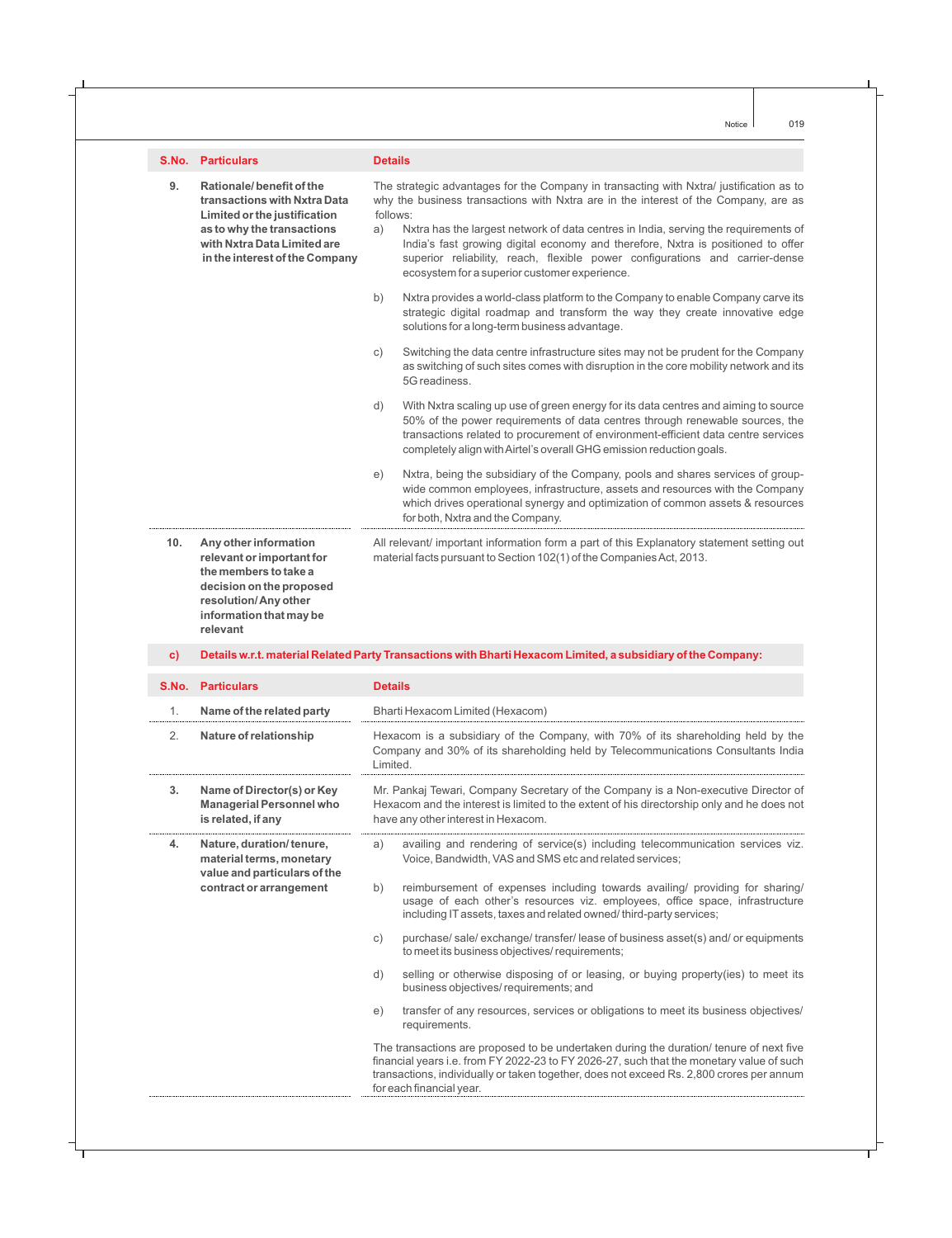|              | <b>S.No. Particulars</b>                                                                                                                                                                | <b>Details</b>                                                                                                                                                                                                                                                                                                                                                                                                                                                                                                                       |
|--------------|-----------------------------------------------------------------------------------------------------------------------------------------------------------------------------------------|--------------------------------------------------------------------------------------------------------------------------------------------------------------------------------------------------------------------------------------------------------------------------------------------------------------------------------------------------------------------------------------------------------------------------------------------------------------------------------------------------------------------------------------|
| 5.           | Any advance paid or<br>received for the contract<br>or arrangement, if any                                                                                                              | <b>NIL</b>                                                                                                                                                                                                                                                                                                                                                                                                                                                                                                                           |
| 6.           | <b>Percentage of Company's</b><br>annual consolidated turnover,<br>for the immediately preceding<br>financial year, that is<br>represented by the value of<br>the proposed transactions | Approx. 2.80% of annual consolidated turnover of Bharti Airtel Limited for the financial year<br>2020-21.<br>Note: The percentage above is based on the consolidated turnover of FY 2020-21 and the actual                                                                                                                                                                                                                                                                                                                           |
|              |                                                                                                                                                                                         | percentage shall depend upon consolidated turnover of the Company for the above referred<br>respective financial year from 2022-23 to 2026-27.                                                                                                                                                                                                                                                                                                                                                                                       |
| 7.           | Details about valuation/arm's<br>length and ordinary course<br>of business                                                                                                              | All the proposed transactions shall be undertaken after review and certification by a<br>leading Independent global valuation/ accounting firm that the proposed pricing<br>mechanism for a particular transaction would meet the arm's length criteria. As a part of<br>well-defined and structured governance process, the Company also ensures that in<br>certain cases, the external valuers from the said leading Independent global valuation/<br>accounting firm(s) also present the valuation report to the Audit Committee. |
|              |                                                                                                                                                                                         | The proposed related party transactions are purely operational/ integral part of<br>Company's operations given the nature of telecommunications industry and are under the<br>ordinary course of business of the Company.                                                                                                                                                                                                                                                                                                            |
| 8.           | Rationale/benefit of the<br>transactions with Bharti<br><b>Hexacom Limited or the</b>                                                                                                   | The strategic advantages for the Company in transacting with Hexacom/ justification as<br>to why the transactions with Hexacom are in the interest of the Company, are as follows:                                                                                                                                                                                                                                                                                                                                                   |
|              | justification as to why the<br>transactions with Bharti<br><b>Hexacom Limited are in</b><br>the interest of the Company                                                                 | Hexacom provides telecommunication services in North East & Rajasthan service<br>a)<br>areas under the Unified License granted by the Department of Telecommunications<br>and accordingly, provides Voice, Bandwidth, VAS and SMS etc and related<br>services to the Company to derive group-wide operational and financial synergies<br>with the Company.                                                                                                                                                                           |
|              |                                                                                                                                                                                         | Hexacom, being the subsidiary of the Company, pools and shares services of<br>b)<br>group-wide common employees, infrastructure, assets and resources with the<br>Company which drives operational synergy and optimization of common assets &<br>resources for both, Hexacom and the Company.                                                                                                                                                                                                                                       |
| 9.           | Any other information<br>relevant or important for<br>the members to take a<br>decision on the proposed<br>resolution/Any other<br>information that may be<br>relevant                  | All relevant/ important information form a part of this Explanatory statement setting out<br>material facts pursuant to Section 102(1) of the Companies Act, 2013.                                                                                                                                                                                                                                                                                                                                                                   |
| $\mathbf{d}$ |                                                                                                                                                                                         | Details w.r.t. material Related Party Transactions with Indus Towers Limited, a Joint Venture of the Company                                                                                                                                                                                                                                                                                                                                                                                                                         |
| S.No.        | <b>Particulars</b>                                                                                                                                                                      | <b>Details</b>                                                                                                                                                                                                                                                                                                                                                                                                                                                                                                                       |
| 1.           | Name of the related party                                                                                                                                                               | Indus Towers Limited (Indus Towers)                                                                                                                                                                                                                                                                                                                                                                                                                                                                                                  |
| 2.           | Nature of relationship                                                                                                                                                                  | Indus Towers is a Joint Venture of the Company, with 41.73% of its shareholding held<br>(directly or indirectly) by the Company.                                                                                                                                                                                                                                                                                                                                                                                                     |
| 3.           | Name of Director(s) or Key<br><b>Managerial Personnel who is</b><br>related, if any                                                                                                     | Rajan Bharti Mittal, Non-executive Director of Indus Towers is the brother of Sunil Bharti<br>Mittal and Rakesh Bharti Mittal, who are the Directors of the Company. Gopal Vittal,<br>Managing Director & CEO (India & South Asia) of the Company is a Non-executive<br>Director on the Board of Indus Towers.                                                                                                                                                                                                                       |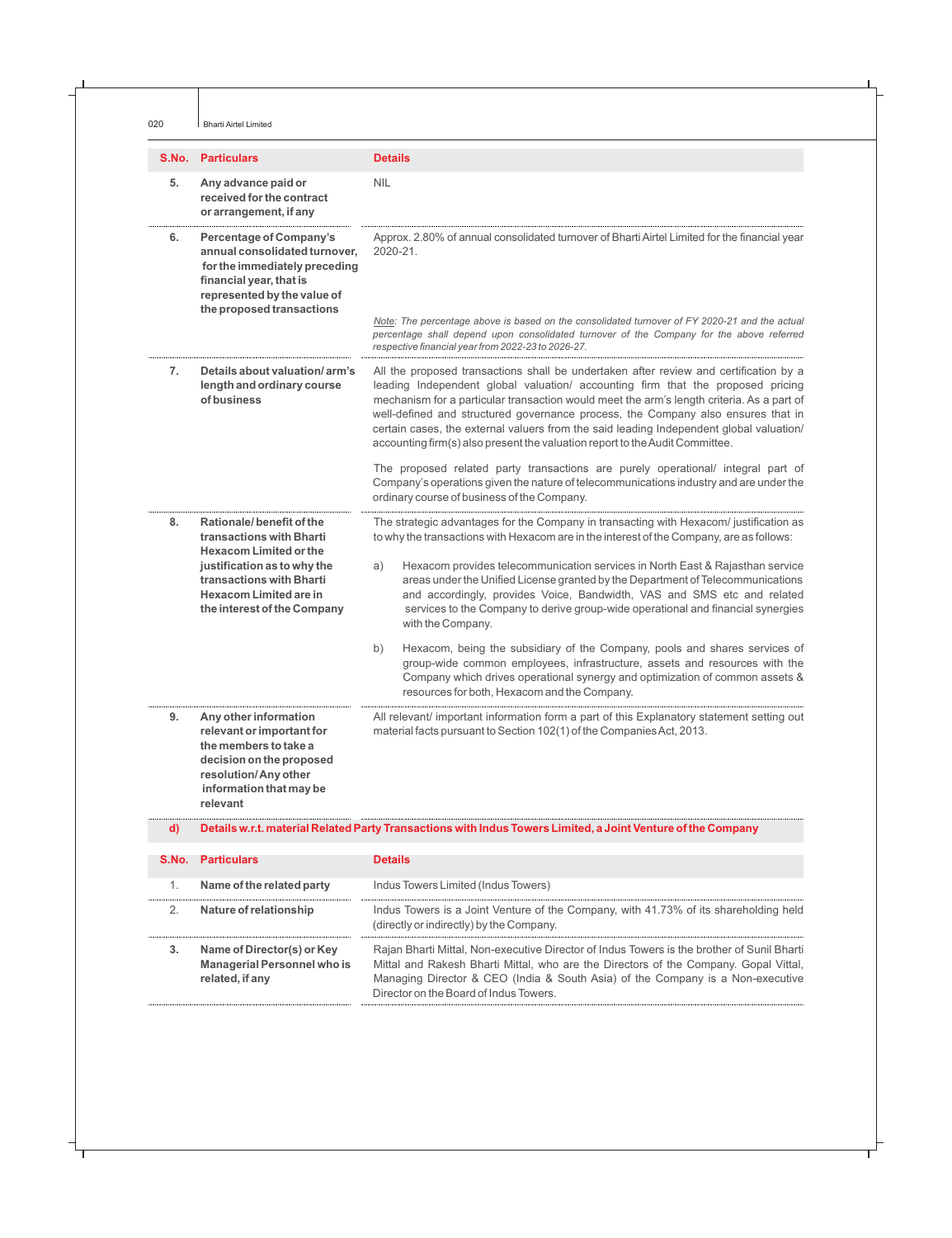| S.No. | <b>Particulars</b> |  |
|-------|--------------------|--|
|       |                    |  |

**contract or arrangement** maintenance thereof;

#### **Details**

- **4. Nature, duration/ tenure,** a) availing of service(s) including passive infrastructure services required for active **material terms, monetary** services viz. IBS, WiFi etc. and/ or services, including but not limited to, of project **value and particulars of the** management or of provisioning, establishing, installation, operation and
	- b) rendering of service(s) including telecommunication services viz. landline, mobile, leased line broadband facility, SIM charges and USB Dongles etc;
	- c) reimbursement of expenses including towards availing/ providing for sharing/ usage of each other's employees, infrastructure, related owned/ third-party services and payment of taxes;
	- d) purchase/ sale/ exchange/ transfer/ lease of business asset(s) and/ or equipment(s) including passive infrastructure assets to meet its business objectives/ requirements;
	- e) selling or otherwise disposing of or leasing, or buying property(ies) to meet its business objectives/ requirements; and
	- f) transfer of resources, services or obligations to meet its business objectives/ requirements.

The Company has an arrangement with Indus Towers governing the detailed terms and conditions under which the Company avails passive infrastructure and related services from Indus Towers. The arrangement prescribes material terms and conditions w.r.t. sharing of passive infrastructure at sites, provision for related operation and maintenance service, corresponding obligations of both the parties and service level schedules applicable with respect to the said obligations. The arrangement also prescribes the tower sharing process, site access, acquisition and deployment timelines, the service levels and uptime to be maintained, site electrification requirements, the governance process and applicable charges including standard charges, annual increment, various site levels, premiums and additional charges determined basis the installed active equipment of the Company etc.

The transactions are proposed to be undertaken during the duration/ tenure of FY 2021- 22 to FY 2025-26, such that the monetary value of such transactions, individually or taken together, does not exceed Rs. 17,000 crores per annum for each of the FY 2021-22, FY 2022-23, FY2023-24 and FY2024-25 and Rs. 20,000 crores per annum for FY2025-26.

India is on a crucial stage of readiness towards 5G roll-outs, which presents an opportunity to propel India to the next generation of digital connectivity and deliver significant social and economic benefits. Deploying 5G networks in India will require capital-intensive investments including sufficient spectrum, tower infrastructure and fiber etc. Given the 5G developments globally, it is likely that 5G will soon start to become a reality in India also, slowly in the key cities and then going into the rest of India across the length and breadth of our current network. Therefore, considering the increased requirements of passive infrastructure during massive 5G roll outs, the Company is proposing the higher amount of transactions of upto Rs. 20,000 crores per annum with Indus Towers for FY2025-26.

| 5. | Any advance paid or<br>received for the contract<br>or arrangement, if any       | <b>NIL</b>                                                                                                                                                                                                                                       |
|----|----------------------------------------------------------------------------------|--------------------------------------------------------------------------------------------------------------------------------------------------------------------------------------------------------------------------------------------------|
| 6. | Percentage of Company's<br>annual consolidated<br>turnover, for the immediately  | The transactions for each of the FY 2021-22 to FY 2024-25 shall account for approx. 17%<br>of annual consolidated turnover of Bharti Airtel Limited for the financial year 2020-21.                                                              |
|    | preceding financial year,<br>that is represented by the<br>value of the proposed | The transactions for FY 2025-26 shall account for approx. 20% of annual consolidated<br>turnover of Bharti Airtel Limited for the financial year 2020-21.                                                                                        |
|    | transactions                                                                     | Note: The percentage above is based on the consolidated turnover of FY 2020-21 and the actual<br>percentage shall depend upon consolidated turnover of the Company for the above referred<br>respective financial years from 2022-23 to 2025-26. |

021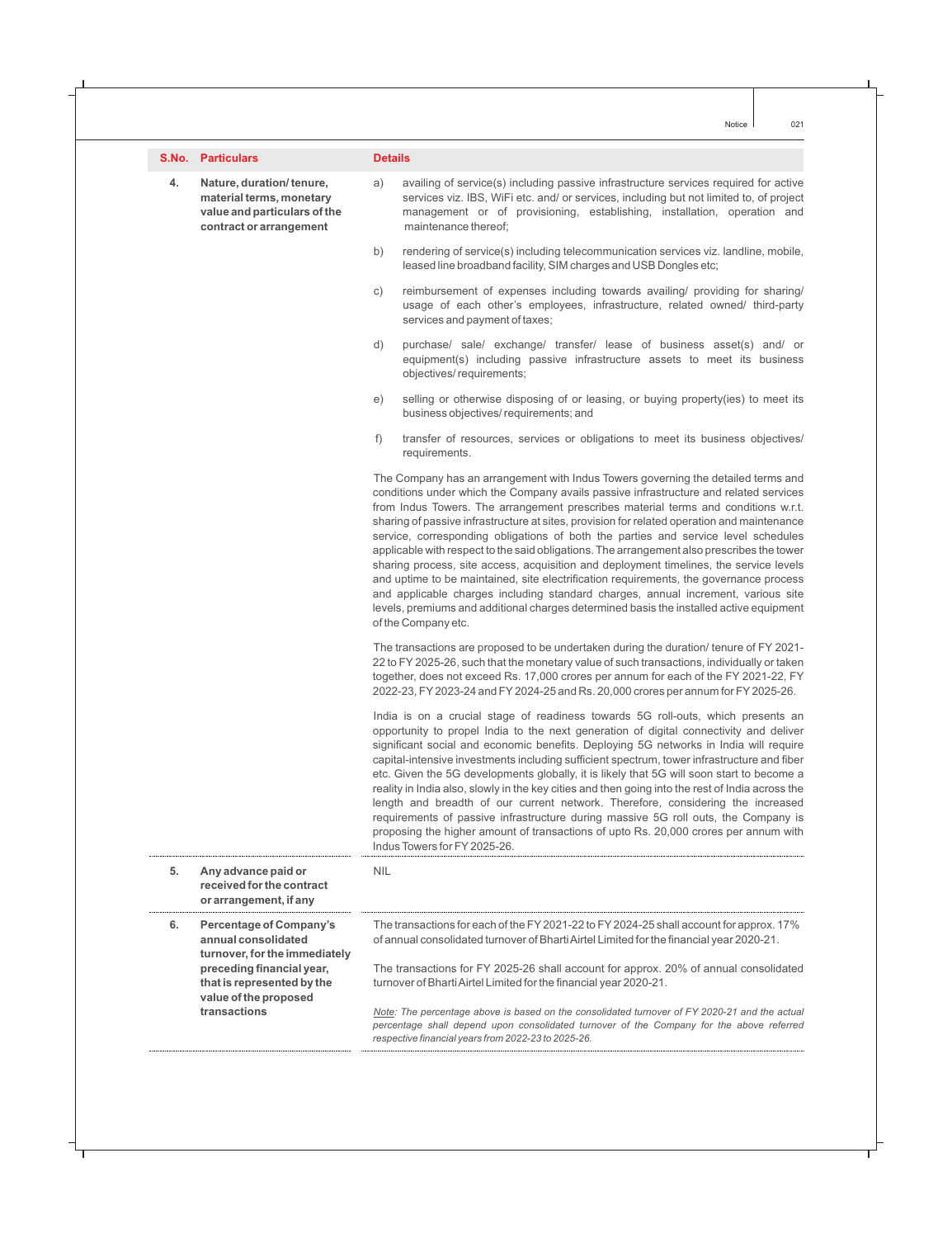| S.No. | <b>Particulars</b> |  |
|-------|--------------------|--|
|-------|--------------------|--|

#### **Details**

**7. Details about valuation/ arm's** All the proposed transactions shall be undertaken after review and certification by a length and ordinary course leading Independent global valuation/ accounting firm confirming that the proposed of business **mechanism for a particular transaction would meet the arm's length criteria. As a business of the armis length criteria. As a** part of well-defined and structured governance process, the Company also ensures that in certain cases, the external valuers from the said leading Independent global valuation/ accounting firm(s) also present the valuation report to the Audit Committee.

> The proposed related party transactions are purely operational/ integral part of Company's operations given the nature of telecommunication industry and are under the ordinary course of business of the Company.

8. **Rationale/ benefit of the** The Company had an existing arrangement to undertake transactions with Bharti Infratel **transactions with Indus** Limited (erstwhile Subsidiary of the Company) and Indus Towers Limited. However, **Towers Limited or the** consequent to the implementation of Scheme of amalgamation and arrangement **justification as to why the** between Indus Towers limited and Bharti Infratel limited and their respective shareholders **transactions with Indus** and creditors w.e.f. November 19, 2020, the estimated value of the aggregate contract(s)/ **Towers Limited are in the** arrangement(s)/ transaction(s) with combined entity, named as Indus Towers post **interest of the Company** amalgamation, for the financial year 2021-22 may also exceed the current threshold under the extant Regulation 23(1) of the Listing Regulations i.e. 10% of the annual

> The strategic advantages for the Company in transacting with Indus Towers/ justification as to why the transactions with Indus Towers are in the interest of the Company, are as follows:

> consolidated turnover of the Company (i.e. Rs. 10,061 crores) as per the last audited

financial statements of the Company for the financial year 2020-21.

- a) Indus Towers is one of the world's largest telecom tower companies, with a nationwide presence covering all 22 telecom circles in India. Therefore, the Company remains in a better position with Indus Towers in terms of tower sharing process, site selection, speed and quality of acquisition and deployment, the service levels, uptime, site electrification requirements and the governance process etc. Availability of such synergies in the operational processes helps the Company in providing improved quality of services and maintaining consistent high service standards across the business.
- b) Network requires site infrastructure to be established for providing mobility & enterprise services. Sites planned in the network are defined so that they can provide best coverage & performance for services provided by the Company. As establishment of infrastructure is capital intensive, the contracts/ agreements with infrastructure partners are built for long term period. Therefore, to enable Company maintain continuity of services, experience & contractual obligations, the Company needs to continue to use such passive infrastructure established with Indus Towers on long-term basis.
- c) Switching the passive infrastructure sites may not be prudent for the Company as switching of such sites comes with disruption in the network as well as surrender penalty for the infrastructure that the partners like Indus Towers have built for us. The arrangement with Indus Towers places the Company well to benefit from optimization of sites (within the eligibility of the contracts) thereby bringing in optimized cost structure driven by scale, reduction in operational expenditure and improvement of expenditure.
- d) The Company also fiberizes passive infrastructure sites for backhaul which again is long term asset that the Company creates. Therefore, switching to other new partners or moving such sites would need fiber infrastructure to be adjusted accordingly which may adversely impact the cost-effectiveness for the Company. Furthermore, any change may also impact Company's backhaul topology as multiple sites are inter-connected for creating end to end backhaul network.
- e) As the technology upgrades from 3G to 4G to 5G, the same infrastructure or site is leveraged for upgrading Company's network. Leveraging existing infrastructure gives the Company, the lowest cost for upgrade as well as enable it maintain same site grid across all technologies for better user experience.